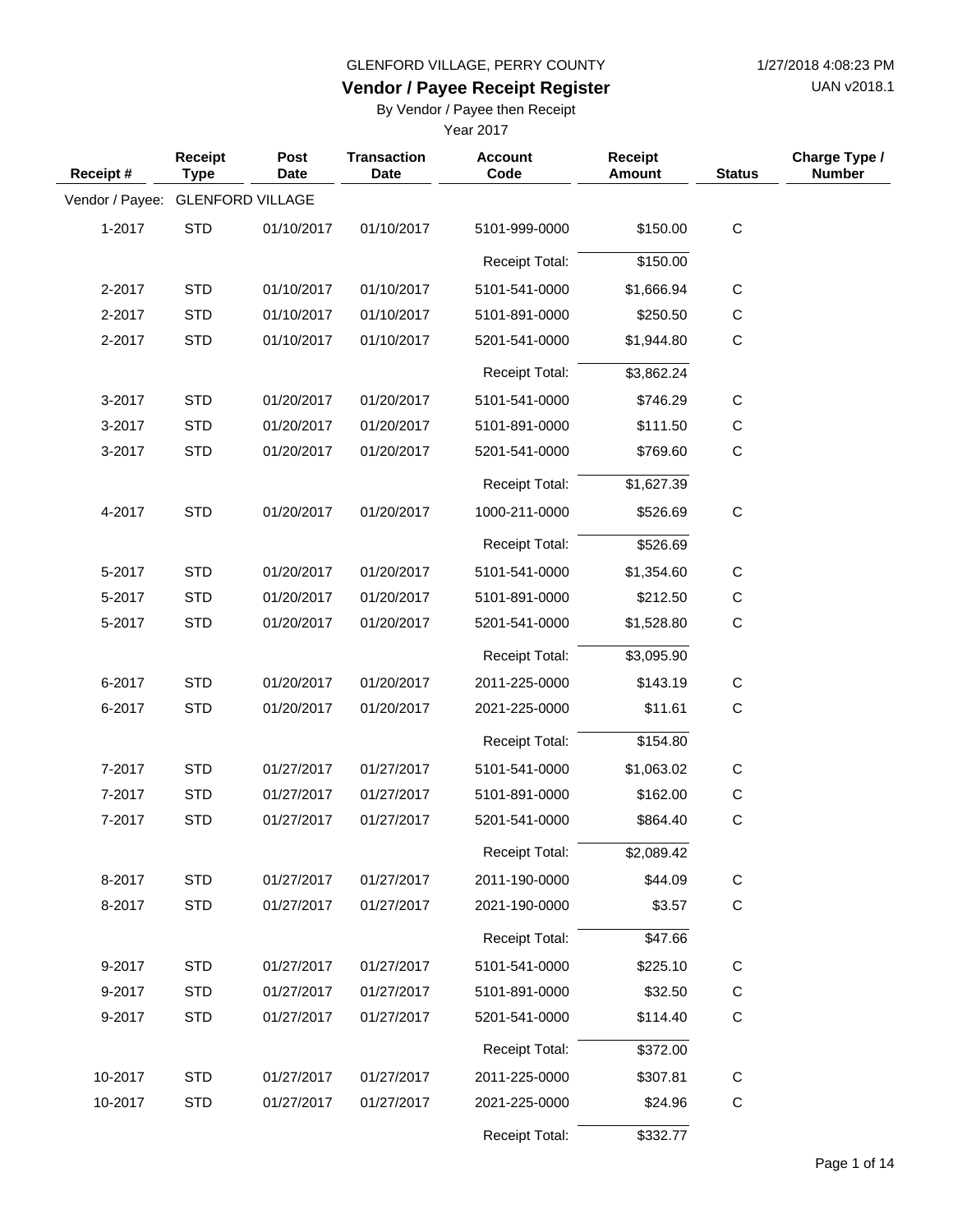UAN v2018.1

# **Vendor / Payee Receipt Register**

By Vendor / Payee then Receipt

| Receipt# | Receipt<br><b>Type</b> | <b>Post</b><br><b>Date</b> | <b>Transaction</b><br><b>Date</b> | <b>Account</b><br>Code | <b>Receipt</b><br><b>Amount</b> | <b>Status</b> | Charge Type /<br><b>Number</b> |
|----------|------------------------|----------------------------|-----------------------------------|------------------------|---------------------------------|---------------|--------------------------------|
| 11-2017  | <b>STD</b>             | 01/31/2017                 | 01/31/2017                        | 5101-541-0000          | \$261.64                        | $\mathbf C$   |                                |
| 11-2017  | <b>STD</b>             | 01/31/2017                 | 01/31/2017                        | 5101-891-0000          | \$26.50                         | C             |                                |
| 11-2017  | <b>STD</b>             | 01/31/2017                 | 01/31/2017                        | 5201-541-0000          | \$280.50                        | $\mathsf C$   |                                |
|          |                        |                            |                                   | <b>Receipt Total:</b>  | \$568.64                        |               |                                |
| 12-2017  | <b>STD</b>             | 01/31/2017                 | 01/31/2017                        | 5101-999-0000          | \$150.00                        | C             |                                |
|          |                        |                            |                                   | <b>Receipt Total:</b>  | \$150.00                        |               |                                |
| 13-2017  | <b>STD</b>             | 02/07/2017                 | 02/07/2017                        | 5101-541-0000          | \$967.25                        | C             |                                |
| 13-2017  | <b>STD</b>             | 02/07/2017                 | 02/07/2017                        | 5101-891-0000          | \$160.50                        | $\mathsf C$   |                                |
| 13-2017  | <b>STD</b>             | 02/07/2017                 | 02/07/2017                        | 5201-541-0000          | \$798.40                        | $\mathbf C$   |                                |
|          |                        |                            |                                   | Receipt Total:         | \$1,926.15                      |               |                                |
| 14-2017  | <b>STD</b>             | 02/24/2017                 | 02/24/2017                        | 5101-541-0000          | \$753.05                        | $\mathbf C$   |                                |
| 14-2017  | <b>STD</b>             | 02/24/2017                 | 02/24/2017                        | 5101-891-0000          | \$125.50                        | $\mathsf C$   |                                |
| 14-2017  | <b>STD</b>             | 02/24/2017                 | 02/24/2017                        | 5201-541-0000          | \$497.20                        | $\mathbf C$   |                                |
|          |                        |                            |                                   | Receipt Total:         | \$1,375.75                      |               |                                |
| 15-2017  | <b>STD</b>             | 02/24/2017                 | 02/24/2017                        | 2041-820-0000          | \$50.00                         | $\mathbf C$   |                                |
|          |                        |                            |                                   | <b>Receipt Total:</b>  | \$50.00                         |               |                                |
| 16-2017  | <b>STD</b>             | 02/24/2017                 | 02/24/2017                        | 5101-541-0000          | \$763.52                        | C             |                                |
| 16-2017  | <b>STD</b>             | 02/24/2017                 | 02/24/2017                        | 5101-891-0000          | \$96.50                         | С             |                                |
| 16-2017  | <b>STD</b>             | 02/24/2017                 | 02/24/2017                        | 5201-541-0000          | \$1,669.20                      | $\mathbf C$   |                                |
|          |                        |                            |                                   | <b>Receipt Total:</b>  | \$2,529.22                      |               |                                |
| 17-2017  | <b>STD</b>             | 02/24/2017                 | 02/24/2017                        | 5101-541-0000          | \$1,438.17                      | C             |                                |
| 17-2017  | <b>STD</b>             | 02/24/2017                 | 02/24/2017                        | 5101-891-0000          | \$204.50                        | С             |                                |
| 17-2017  | <b>STD</b>             | 02/24/2017                 | 02/24/2017                        | 5201-541-0000          | \$1,276.10                      | $\mathsf C$   |                                |
|          |                        |                            |                                   | <b>Receipt Total:</b>  | \$2,918.77                      |               |                                |
| 18-2017  | <b>STD</b>             | 02/24/2017                 | 02/24/2017                        | 1000-211-0000          | \$576.17                        | $\mathsf C$   |                                |
|          |                        |                            |                                   | Receipt Total:         | \$576.17                        |               |                                |
| 19-2017  | <b>STD</b>             | 02/24/2017                 | 02/24/2017                        | 5101-541-0000          | \$1,543.20                      | C             |                                |
| 19-2017  | <b>STD</b>             | 02/24/2017                 | 02/24/2017                        | 5101-891-0000          | \$260.00                        | $\mathsf C$   |                                |
| 19-2017  | <b>STD</b>             | 02/24/2017                 | 02/24/2017                        | 5201-541-0000          | \$1,756.80                      | $\mathsf C$   |                                |
|          |                        |                            |                                   | <b>Receipt Total:</b>  | \$3,560.00                      |               |                                |
| 20-2017  | <b>STD</b>             | 02/24/2017                 | 02/24/2017                        | 2011-225-0000          | \$538.16                        | $\mathsf C$   |                                |
| 20-2017  | <b>STD</b>             | 02/24/2017                 | 02/24/2017                        | 2021-225-0000          | \$43.64                         | C             |                                |
|          |                        |                            |                                   | Receipt Total:         | \$581.80                        |               |                                |
| 21-2017  | <b>STD</b>             | 02/28/2017                 | 02/28/2017                        | 5101-541-0000          | \$57.11                         | $\mathsf C$   |                                |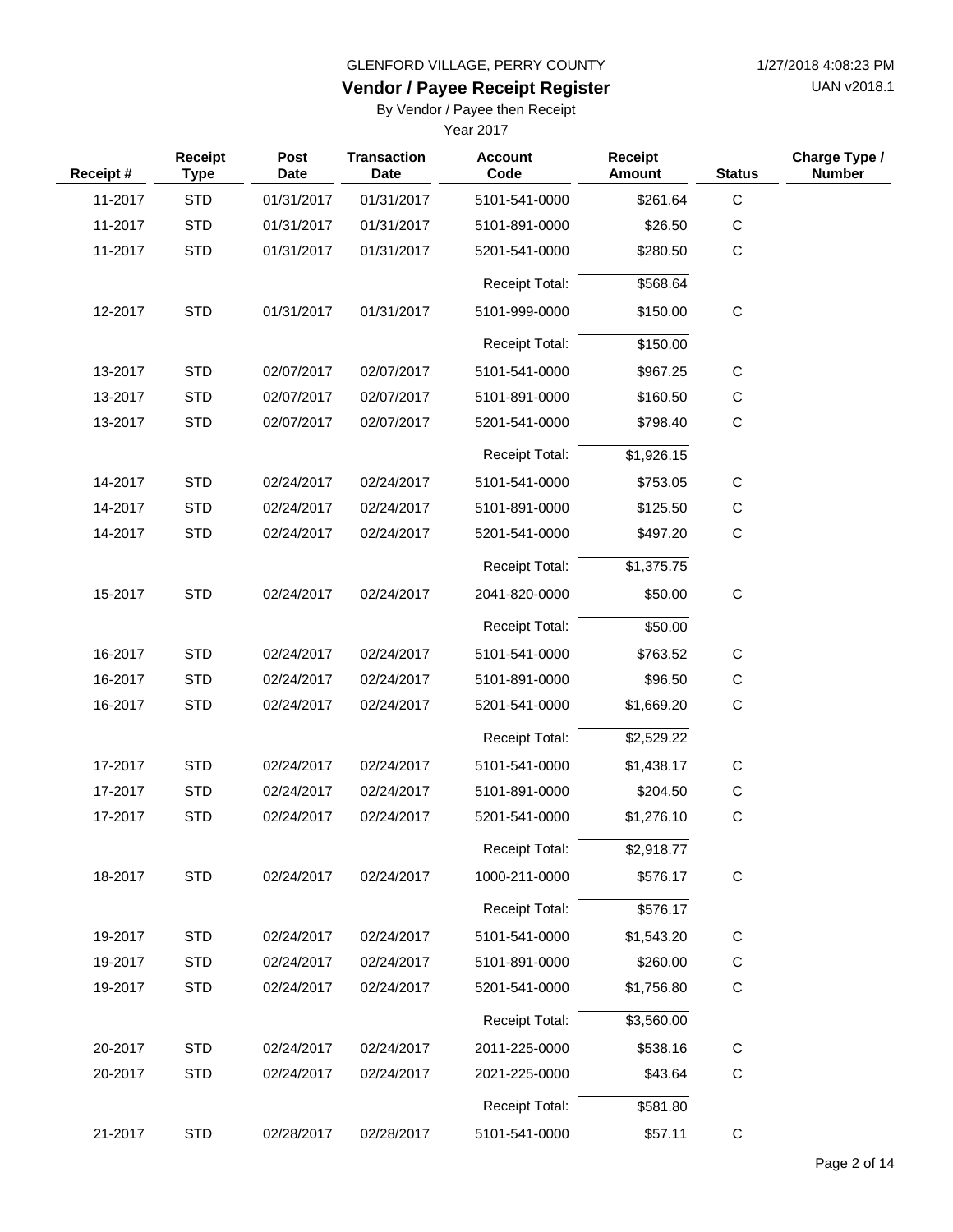UAN v2018.1

# **Vendor / Payee Receipt Register**

By Vendor / Payee then Receipt

| Receipt # | <b>Receipt</b><br><b>Type</b> | Post<br>Date | <b>Transaction</b><br><b>Date</b> | <b>Account</b><br>Code | <b>Receipt</b><br><b>Amount</b> | <b>Status</b> | Charge Type /<br><b>Number</b> |
|-----------|-------------------------------|--------------|-----------------------------------|------------------------|---------------------------------|---------------|--------------------------------|
| 21-2017   | <b>STD</b>                    | 02/28/2017   | 02/28/2017                        | 5101-891-0000          | \$10.50                         | $\mathsf C$   |                                |
|           |                               |              |                                   | <b>Receipt Total:</b>  | \$67.61                         |               |                                |
| 22-2017   | <b>STD</b>                    | 02/28/2017   | 02/28/2017                        | 2011-190-0000          | \$119.57                        | $\mathbf C$   |                                |
| 22-2017   | <b>STD</b>                    | 02/28/2017   | 02/28/2017                        | 2021-190-0000          | \$9.70                          | $\mathbf C$   |                                |
|           |                               |              |                                   | <b>Receipt Total:</b>  | \$129.27                        |               |                                |
| 23-2017   | <b>STD</b>                    | 03/03/2017   | 03/03/2017                        | 5101-541-0000          | \$339.42                        | C             |                                |
| 23-2017   | <b>STD</b>                    | 03/03/2017   | 03/03/2017                        | 5101-891-0000          | \$51.50                         | $\mathsf C$   |                                |
| 23-2017   | <b>STD</b>                    | 03/03/2017   | 03/03/2017                        | 5201-541-0000          | \$109.20                        | С             |                                |
|           |                               |              |                                   | <b>Receipt Total:</b>  | \$500.12                        |               |                                |
| 24-2017   | <b>STD</b>                    | 03/10/2017   | 03/10/2017                        | 5101-541-0000          | \$901.36                        | $\mathsf C$   |                                |
| 24-2017   | <b>STD</b>                    | 03/10/2017   | 03/10/2017                        | 5101-891-0000          | \$235.10                        | $\mathsf C$   |                                |
| 24-2017   | <b>STD</b>                    | 03/10/2017   | 03/10/2017                        | 5201-541-0000          | \$260.00                        | $\mathbf C$   |                                |
|           |                               |              |                                   | <b>Receipt Total:</b>  | \$1,396.46                      |               |                                |
| 25-2017   | <b>STD</b>                    | 03/10/2017   | 03/10/2017                        | 5101-541-0000          | \$684.63                        | С             |                                |
| 25-2017   | <b>STD</b>                    | 03/10/2017   | 03/10/2017                        | 5101-891-0000          | \$122.00                        | $\mathsf C$   |                                |
| 25-2017   | <b>STD</b>                    | 03/10/2017   | 03/10/2017                        | 5201-541-0000          | \$322.40                        | $\mathbf C$   |                                |
|           |                               |              |                                   | <b>Receipt Total:</b>  | \$1,129.03                      |               |                                |
| 26-2017   | <b>STD</b>                    | 03/28/2017   | 03/28/2017                        | 5101-541-0000          | \$578.76                        | С             |                                |
| 26-2017   | <b>STD</b>                    | 03/28/2017   | 03/28/2017                        | 5101-891-0000          | \$87.50                         | C             |                                |
| 26-2017   | <b>STD</b>                    | 03/28/2017   | 03/28/2017                        | 5201-541-0000          | \$528.30                        | $\mathbf C$   |                                |
|           |                               |              |                                   | <b>Receipt Total:</b>  | \$1,194.56                      |               |                                |
| 27-2017   | <b>STD</b>                    | 03/28/2017   | 03/28/2017                        | 5101-541-0000          | \$854.05                        | C             |                                |
| 27-2017   | <b>STD</b>                    | 03/28/2017   | 03/28/2017                        | 5101-891-0000          | \$146.00                        | С             |                                |
| 27-2017   | <b>STD</b>                    | 03/28/2017   | 03/28/2017                        | 5201-541-0000          | \$1,310.40                      | С             |                                |
|           |                               |              |                                   | <b>Receipt Total:</b>  | \$2,310.45                      |               |                                |
| 28-2017   | <b>STD</b>                    | 03/28/2017   | 03/28/2017                        | 1000-211-0000          | \$432.55                        | $\mathsf C$   |                                |
| 28-2017   | <b>STD</b>                    | 03/28/2017   | 03/28/2017                        | 2011-190-0000          | \$67.67                         | $\mathsf C$   |                                |
| 28-2017   | <b>STD</b>                    | 03/28/2017   | 03/28/2017                        | 2021-190-0000          | \$5.49                          | C             |                                |
| 28-2017   | <b>STD</b>                    | 03/28/2017   | 03/28/2017                        | 5101-999-0000          | \$200.00                        | $\mathbf C$   |                                |
|           |                               |              |                                   | Receipt Total:         | \$705.71                        |               |                                |
| 29-2017   | <b>STD</b>                    | 03/28/2017   | 03/28/2017                        | 5101-541-0000          | \$1,156.99                      | $\mathbf C$   |                                |
| 29-2017   | <b>STD</b>                    | 03/28/2017   | 03/28/2017                        | 5101-891-0000          | \$196.00                        | C             |                                |
| 29-2017   | <b>STD</b>                    | 03/28/2017   | 03/28/2017                        | 5201-541-0000          | \$2,049.20                      | C             |                                |
|           |                               |              |                                   | Receipt Total:         | \$3,402.19                      |               |                                |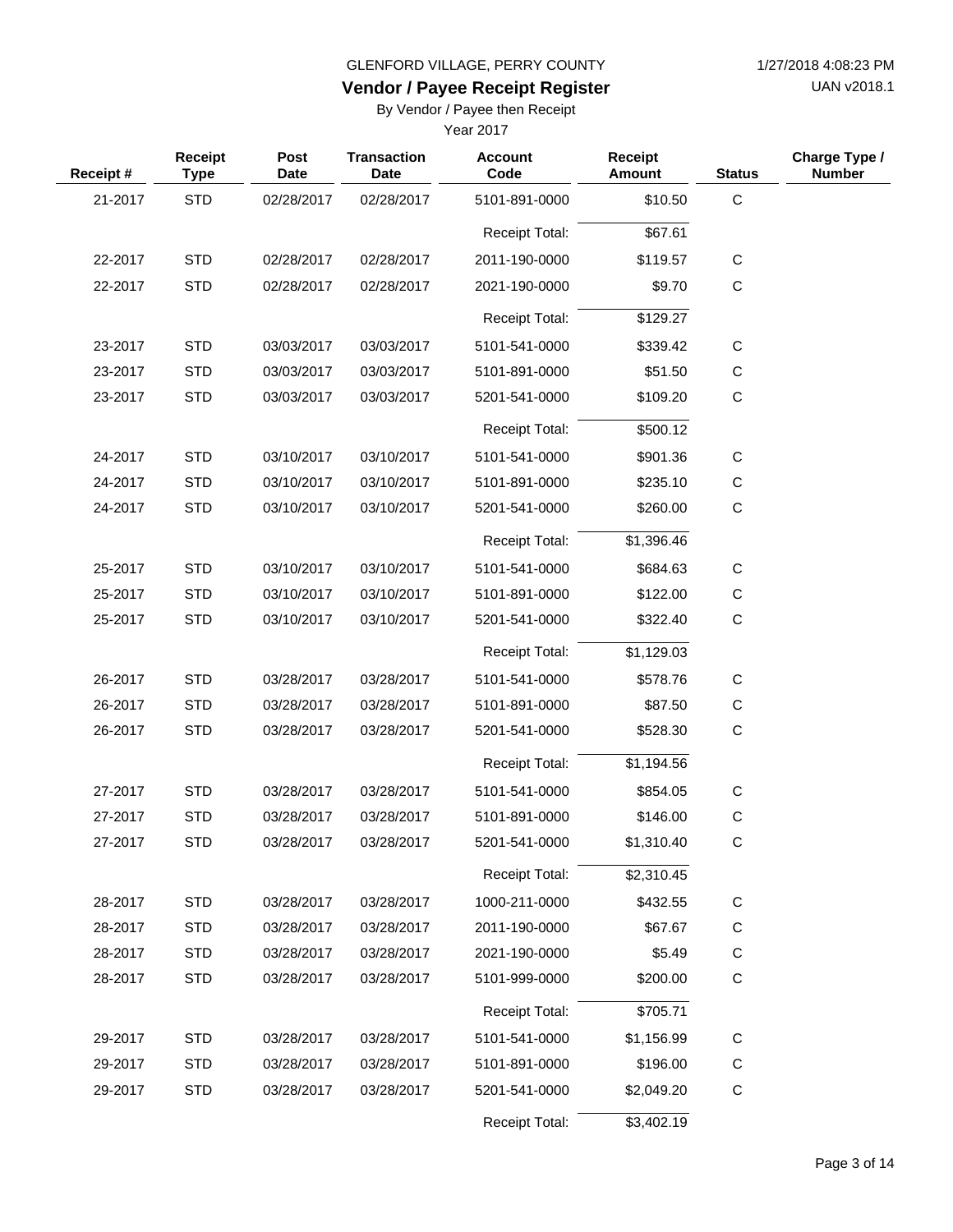UAN v2018.1

# **Vendor / Payee Receipt Register**

By Vendor / Payee then Receipt

| Receipt# | Receipt<br><b>Type</b> | Post<br><b>Date</b> | <b>Transaction</b><br><b>Date</b> | <b>Account</b><br>Code | <b>Receipt</b><br><b>Amount</b> | <b>Status</b> | Charge Type /<br><b>Number</b> |
|----------|------------------------|---------------------|-----------------------------------|------------------------|---------------------------------|---------------|--------------------------------|
| 30-2017  | <b>STD</b>             | 03/28/2017          | 03/28/2017                        | 5101-542-0000          | \$2,700.00                      | $\mathsf C$   |                                |
| 30-2017  | <b>STD</b>             | 03/28/2017          | 03/28/2017                        | 5101-541-0000          | \$267.51                        | $\mathsf C$   |                                |
| 30-2017  | <b>STD</b>             | 03/28/2017          | 03/28/2017                        | 5101-891-0000          | \$31.00                         | C             |                                |
| 30-2017  | <b>STD</b>             | 03/28/2017          | 03/28/2017                        | 5201-541-0000          | \$52.00                         | $\mathsf{C}$  |                                |
|          |                        |                     |                                   | <b>Receipt Total:</b>  | \$3,050.51                      |               |                                |
| 31-2017  | <b>STD</b>             | 03/28/2017          | 03/28/2017                        | 2011-190-0000          | \$11.91                         | $\mathbf C$   |                                |
| 31-2017  | <b>STD</b>             | 03/28/2017          | 03/28/2017                        | 2021-190-0000          | \$0.97                          | $\mathsf C$   |                                |
|          |                        |                     |                                   | <b>Receipt Total:</b>  | \$12.88                         |               |                                |
| 32-2017  | <b>STD</b>             | 03/28/2017          | 03/28/2017                        | 5101-541-0000          | \$723.55                        | $\mathsf C$   |                                |
| 32-2017  | <b>STD</b>             | 03/28/2017          | 03/28/2017                        | 5101-891-0000          | \$58.50                         | $\mathsf C$   |                                |
| 32-2017  | <b>STD</b>             | 03/28/2017          | 03/28/2017                        | 5201-541-0000          | \$171.60                        | C             |                                |
|          |                        |                     |                                   | <b>Receipt Total:</b>  | \$953.65                        |               |                                |
| 33-2017  | <b>STD</b>             | 03/28/2017          | 03/28/2017                        | 2011-225-0000          | \$484.64                        | C             |                                |
| 33-2017  | <b>STD</b>             | 03/28/2017          | 03/28/2017                        | 2021-225-0000          | \$39.29                         | $\mathsf C$   |                                |
|          |                        |                     |                                   | <b>Receipt Total:</b>  | \$523.93                        |               |                                |
| 34-2017  | <b>STD</b>             | 04/11/2017          | 04/11/2017                        | 1000-110-0000          | \$7,386.53                      | $\mathsf C$   |                                |
| 34-2017  | <b>STD</b>             | 04/11/2017          | 04/11/2017                        | 2011-110-0000          | \$1,039.59                      | $\mathsf C$   |                                |
|          |                        |                     |                                   | <b>Receipt Total:</b>  | \$8,426.12                      |               |                                |
| 35-2017  | <b>STD</b>             | 04/11/2017          | 04/11/2017                        | 5101-541-0000          | \$734.31                        | $\mathsf C$   |                                |
| 35-2017  | <b>STD</b>             | 04/11/2017          | 04/11/2017                        | 5101-891-0000          | \$126.00                        | $\mathsf C$   |                                |
| 35-2017  | <b>STD</b>             | 04/11/2017          | 04/11/2017                        | 5201-541-0000          | \$473.20                        | $\mathsf C$   |                                |
|          |                        |                     |                                   | <b>Receipt Total:</b>  | \$1,333.51                      |               |                                |
| 36-2017  | <b>STD</b>             | 04/11/2017          | 04/11/2017                        | 5101-999-0000          | \$150.00                        | $\mathsf C$   |                                |
|          |                        |                     |                                   | Receipt Total:         | \$150.00                        |               |                                |
| 37-2017  | <b>STD</b>             | 04/11/2017          | 04/11/2017                        | 5101-541-0000          | \$1,690.28                      | $\mathsf C$   |                                |
| 37-2017  | <b>STD</b>             | 04/11/2017          | 04/11/2017                        | 5101-891-0000          | \$236.00                        | C             |                                |
| 37-2017  | <b>STD</b>             | 04/11/2017          | 04/11/2017                        | 5201-541-0000          | \$3,546.40                      | $\mathsf C$   |                                |
|          |                        |                     |                                   | Receipt Total:         | \$5,472.68                      |               |                                |
| 38-2017  | <b>STD</b>             | 04/29/2017          | 04/29/2017                        | 1000-211-0000          | \$495.66                        | $\mathsf C$   |                                |
|          |                        |                     |                                   | Receipt Total:         | \$495.66                        |               |                                |
| 39-2017  | <b>STD</b>             | 04/29/2017          | 04/29/2017                        | 5101-541-0000          | \$1,247.69                      | C             |                                |
| 39-2017  | <b>STD</b>             | 04/29/2017          | 04/29/2017                        | 5101-891-0000          | \$196.50                        | C             |                                |
| 39-2017  | <b>STD</b>             | 04/29/2017          | 04/29/2017                        | 5201-541-0000          | \$1,565.20                      | $\mathsf C$   |                                |
|          |                        |                     |                                   | Receipt Total:         | \$3,009.39                      |               |                                |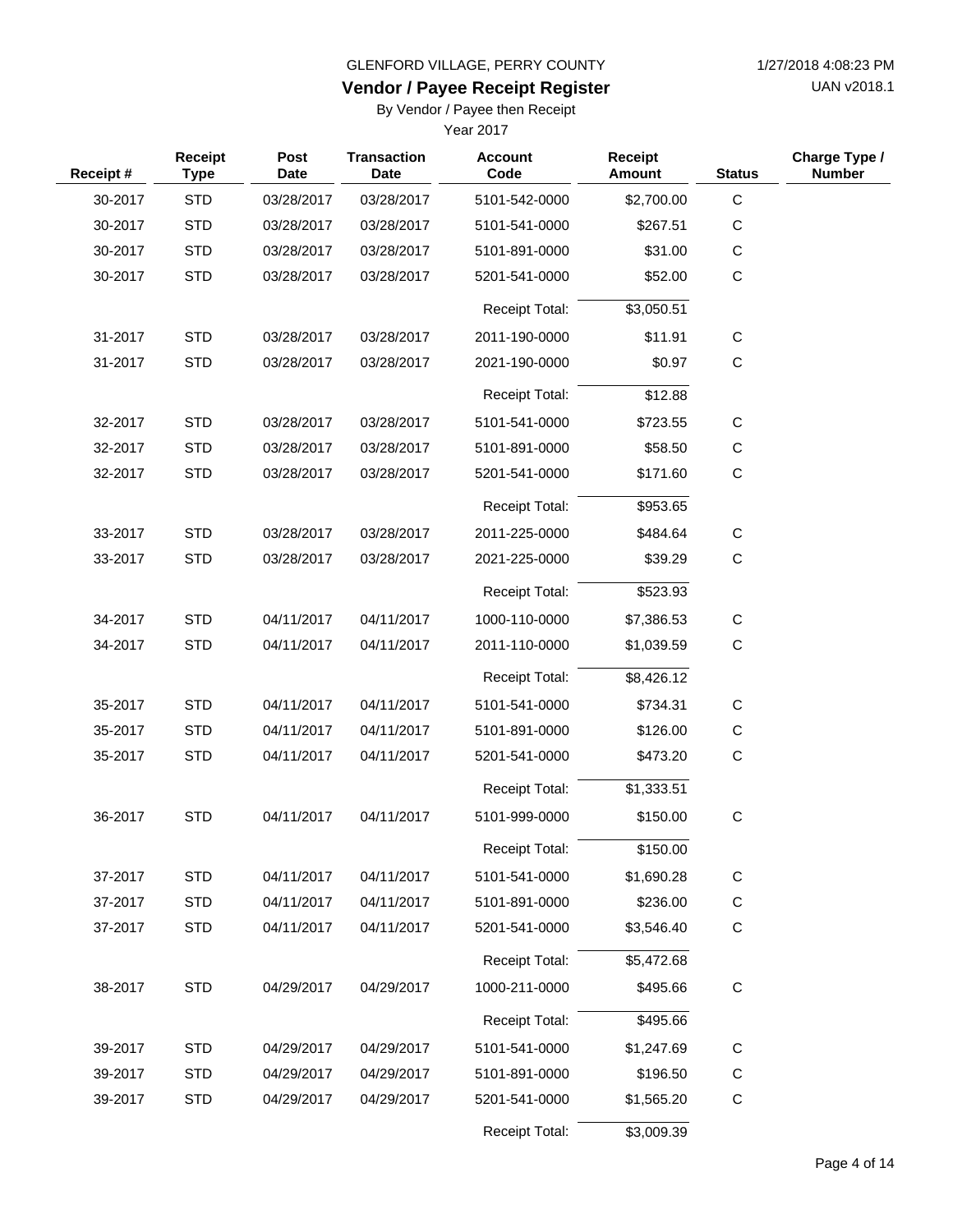UAN v2018.1

# **Vendor / Payee Receipt Register**

By Vendor / Payee then Receipt

| Receipt# | Receipt<br><b>Type</b> | Post<br><b>Date</b> | <b>Transaction</b><br><b>Date</b> | <b>Account</b><br>Code | <b>Receipt</b><br><b>Amount</b> | <b>Status</b> | Charge Type /<br><b>Number</b> |
|----------|------------------------|---------------------|-----------------------------------|------------------------|---------------------------------|---------------|--------------------------------|
| 40-2017  | <b>STD</b>             | 04/29/2017          | 04/29/2017                        | 2011-190-0000          | \$251.57                        | $\mathsf{C}$  |                                |
| 40-2017  | <b>STD</b>             | 04/29/2017          | 04/29/2017                        | 2021-190-0000          | \$20.39                         | $\mathsf C$   |                                |
|          |                        |                     |                                   | Receipt Total:         | \$271.96                        |               |                                |
| 41-2017  | <b>STD</b>             | 04/29/2017          | 04/29/2017                        | 5101-541-0000          | \$1,108.99                      | $\mathsf{C}$  |                                |
| 41-2017  | <b>STD</b>             | 04/29/2017          | 04/29/2017                        | 5101-891-0000          | \$180.00                        | $\mathsf{C}$  |                                |
| 41-2017  | <b>STD</b>             | 04/29/2017          | 04/29/2017                        | 5201-541-0000          | \$1,092.00                      | $\mathsf{C}$  |                                |
|          |                        |                     |                                   | <b>Receipt Total:</b>  | \$2,380.99                      |               |                                |
| 42-2017  | <b>STD</b>             | 04/29/2017          | 04/29/2017                        | 5101-541-0000          | \$479.16                        | $\mathsf{C}$  |                                |
| 42-2017  | <b>STD</b>             | 04/29/2017          | 04/29/2017                        | 5101-891-0000          | \$76.50                         | C             |                                |
| 42-2017  | <b>STD</b>             | 04/29/2017          | 04/29/2017                        | 5201-541-0000          | \$562.06                        | $\mathsf C$   |                                |
|          |                        |                     |                                   | <b>Receipt Total:</b>  | \$1,117.72                      |               |                                |
| 43-2017  | <b>STD</b>             | 04/29/2017          | 04/29/2017                        | 2011-225-0000          | \$428.08                        | $\mathsf C$   |                                |
| 43-2017  | <b>STD</b>             | 04/29/2017          | 04/29/2017                        | 2021-225-0000          | \$34.70                         | $\mathsf C$   |                                |
|          |                        |                     |                                   | <b>Receipt Total:</b>  | \$462.78                        |               |                                |
| 44-2017  | <b>STD</b>             | 05/09/2017          | 05/09/2017                        | 2041-820-0000          | \$375.00                        | $\mathsf{C}$  |                                |
|          |                        |                     |                                   | <b>Receipt Total:</b>  | \$375.00                        |               |                                |
| 45-2017  | <b>STD</b>             | 05/09/2017          | 05/09/2017                        | 5101-541-0000          | \$327.30                        | $\mathsf{C}$  |                                |
| 45-2017  | <b>STD</b>             | 05/09/2017          | 05/09/2017                        | 5101-891-0000          | \$55.50                         | C             |                                |
| 45-2017  | <b>STD</b>             | 05/09/2017          | 05/09/2017                        | 5201-541-0000          | \$107.20                        | $\mathsf{C}$  |                                |
|          |                        |                     |                                   | <b>Receipt Total:</b>  | \$490.00                        |               |                                |
| 46-2017  | <b>STD</b>             | 05/09/2017          | 05/09/2017                        | 1000-999-0000          | \$5.00                          | C             |                                |
| 46-2017  | <b>STD</b>             | 05/09/2017          | 05/09/2017                        | 2041-820-0000          | \$45.00                         | $\mathsf C$   |                                |
|          |                        |                     |                                   | <b>Receipt Total:</b>  | \$50.00                         |               |                                |
| 47-2017  | <b>STD</b>             | 05/09/2017          | 05/09/2017                        | 1000-224-0000          | \$359.80                        | C             |                                |
|          |                        |                     |                                   | Receipt Total:         | \$359.80                        |               |                                |
| 48-2017  | <b>STD</b>             | 05/09/2017          | 05/09/2017                        | 5101-541-0000          | \$1,449.57                      | $\mathsf C$   |                                |
| 48-2017  | <b>STD</b>             | 05/09/2017          | 05/09/2017                        | 5101-891-0000          | \$212.50                        | C             |                                |
| 48-2017  | <b>STD</b>             | 05/09/2017          | 05/09/2017                        | 5201-541-0000          | \$582.40                        | $\mathsf C$   |                                |
|          |                        |                     |                                   | <b>Receipt Total:</b>  | \$2,244.47                      |               |                                |
| 49-2017  | <b>STD</b>             | 05/26/2017          | 05/26/2017                        | 5101-541-0000          | \$1,246.99                      | $\mathsf{C}$  |                                |
| 49-2017  | <b>STD</b>             | 05/26/2017          | 05/26/2017                        | 5201-541-0000          | \$1,034.80                      | C             |                                |
| 49-2017  | <b>STD</b>             | 05/26/2017          | 05/26/2017                        | 5101-891-0000          | \$173.00                        | $\mathsf C$   |                                |
|          |                        |                     |                                   | Receipt Total:         | \$2,454.79                      |               |                                |
| 50-2017  | <b>STD</b>             | 05/26/2017          | 05/26/2017                        | 1000-211-0000          | \$661.51                        | $\mathsf C$   |                                |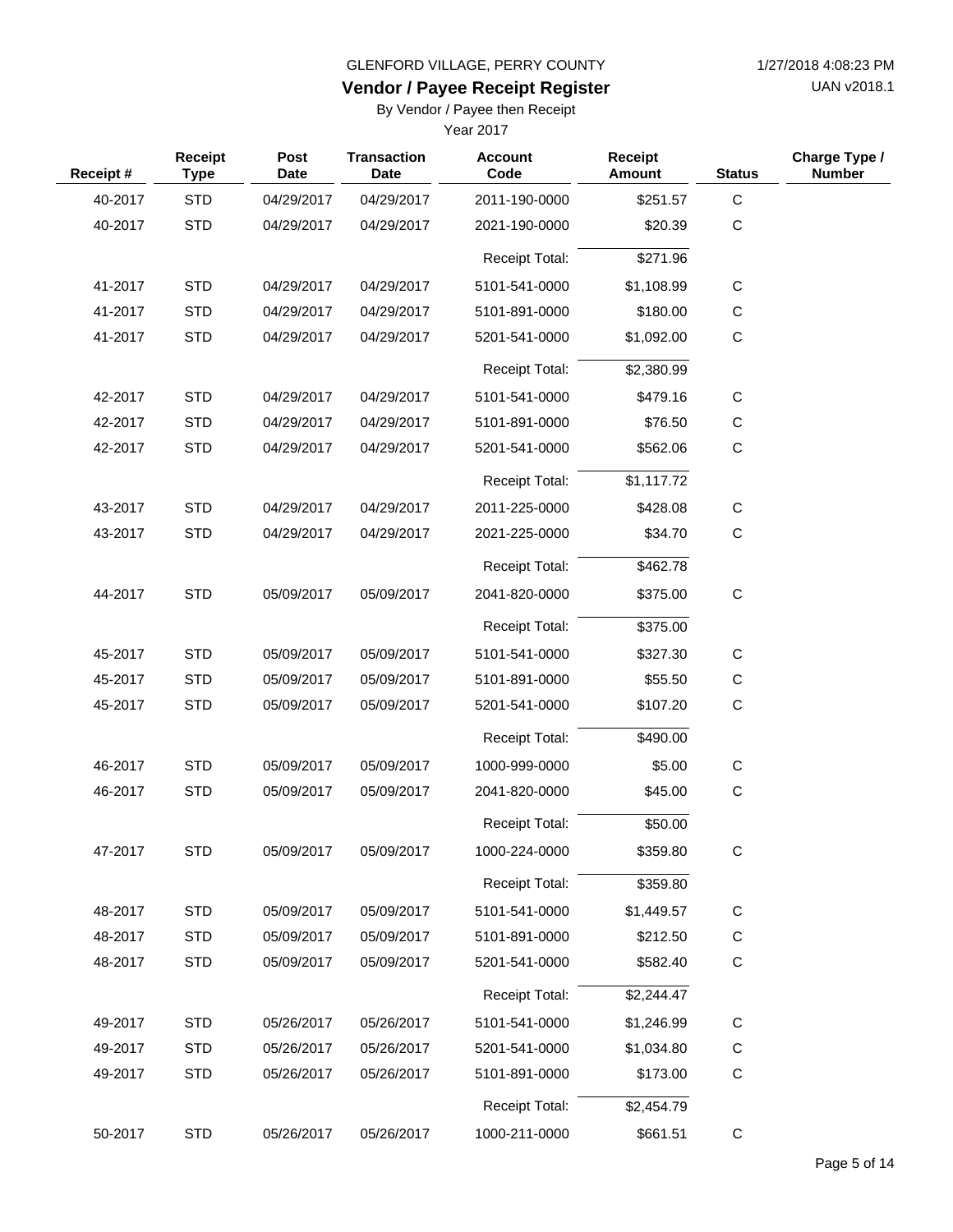UAN v2018.1

# **Vendor / Payee Receipt Register**

By Vendor / Payee then Receipt

| Receipt# | Receipt<br><b>Type</b> | <b>Post</b><br><b>Date</b> | <b>Transaction</b><br><b>Date</b> | <b>Account</b><br>Code | <b>Receipt</b><br><b>Amount</b> | <b>Status</b> | Charge Type /<br><b>Number</b> |
|----------|------------------------|----------------------------|-----------------------------------|------------------------|---------------------------------|---------------|--------------------------------|
| 50-2017  | <b>STD</b>             | 05/26/2017                 | 05/26/2017                        | 2011-190-0000          | \$136.02                        | C             |                                |
| 50-2017  | <b>STD</b>             | 05/26/2017                 | 05/26/2017                        | 2021-190-0000          | \$11.03                         | $\mathsf{C}$  |                                |
|          |                        |                            |                                   | <b>Receipt Total:</b>  | \$808.56                        |               |                                |
| 51-2017  | <b>STD</b>             | 05/26/2017                 | 05/26/2017                        | 2041-820-0000          | \$70.00                         | $\mathbf C$   |                                |
|          |                        |                            |                                   | <b>Receipt Total:</b>  | \$70.00                         |               |                                |
| 52-2017  | <b>STD</b>             | 05/26/2017                 | 05/26/2017                        | 5101-541-0000          | \$2,193.69                      | $\mathbf C$   |                                |
| 52-2017  | <b>STD</b>             | 05/26/2017                 | 05/26/2017                        | 5101-891-0000          | \$281.00                        | $\mathsf C$   |                                |
| 52-2017  | <b>STD</b>             | 05/26/2017                 | 05/26/2017                        | 5201-541-0000          | \$2,934.00                      | $\mathsf{C}$  |                                |
|          |                        |                            |                                   | Receipt Total:         | \$5,408.69                      |               |                                |
| 53-2017  | <b>STD</b>             | 05/26/2017                 | 05/26/2017                        | 5101-999-0000          | \$150.00                        | $\mathbf C$   |                                |
|          |                        |                            |                                   | Receipt Total:         | \$150.00                        |               |                                |
| 54-2017  | <b>STD</b>             | 05/26/2017                 | 05/26/2017                        | 5101-541-0000          | \$494.62                        | $\mathbf C$   |                                |
| 54-2017  | <b>STD</b>             | 05/26/2017                 | 05/26/2017                        | 5201-541-0000          | \$343.20                        | C             |                                |
| 54-2017  | <b>STD</b>             | 05/26/2017                 | 05/26/2017                        | 5101-891-0000          | \$62.00                         | $\mathbf C$   |                                |
|          |                        |                            |                                   | <b>Receipt Total:</b>  | \$899.82                        |               |                                |
| 55-2017  | <b>STD</b>             | 05/26/2017                 | 05/26/2017                        | 2041-820-0000          | \$55.00                         | $\mathbf C$   |                                |
|          |                        |                            |                                   | Receipt Total:         | \$55.00                         |               |                                |
| 56-2017  | <b>STD</b>             | 05/30/2017                 | 05/30/2017                        | 1000-110-0000          | \$351.43                        | $\mathbf C$   |                                |
| 56-2017  | <b>STD</b>             | 05/30/2017                 | 05/30/2017                        | 2011-225-0000          | \$518.04                        | C             |                                |
| 56-2017  | <b>STD</b>             | 05/30/2017                 | 05/30/2017                        | 2021-225-0000          | \$42.00                         | $\mathsf{C}$  |                                |
|          |                        |                            |                                   | Receipt Total:         | \$911.47                        |               |                                |
| 57-2017  | <b>STD</b>             | 05/30/2017                 | 05/30/2017                        | 2041-820-0000          | \$40.00                         | $\mathbf C$   |                                |
|          |                        |                            |                                   | Receipt Total:         | \$40.00                         |               |                                |
| 58-2017  | <b>STD</b>             | 05/30/2017                 | 05/30/2017                        | 5101-541-0000          | \$206.03                        | C             |                                |
| 58-2017  | <b>STD</b>             | 05/30/2017                 | 05/30/2017                        | 5101-891-0000          | \$30.00                         | $\mathsf C$   |                                |
| 58-2017  | <b>STD</b>             | 05/30/2017                 | 05/30/2017                        | 5201-541-0000          | \$364.00                        | C             |                                |
|          |                        |                            |                                   | Receipt Total:         | \$600.03                        |               |                                |
| 59-2017  | <b>STD</b>             | 06/16/2017                 | 06/16/2017                        | 2041-820-0000          | \$50.00                         | ${\bf C}$     |                                |
|          |                        |                            |                                   | <b>Receipt Total:</b>  | \$50.00                         |               |                                |
| 60-2017  | <b>STD</b>             | 06/16/2017                 | 06/16/2017                        | 5101-541-0000          | \$721.54                        | $\mathsf C$   |                                |
| 60-2017  | <b>STD</b>             | 06/16/2017                 | 06/16/2017                        | 5101-891-0000          | \$107.50                        | C             |                                |
| 60-2017  | <b>STD</b>             | 06/16/2017                 | 06/16/2017                        | 5201-541-0000          | \$517.20                        | $\mathbf C$   |                                |
|          |                        |                            |                                   | Receipt Total:         | \$1,346.24                      |               |                                |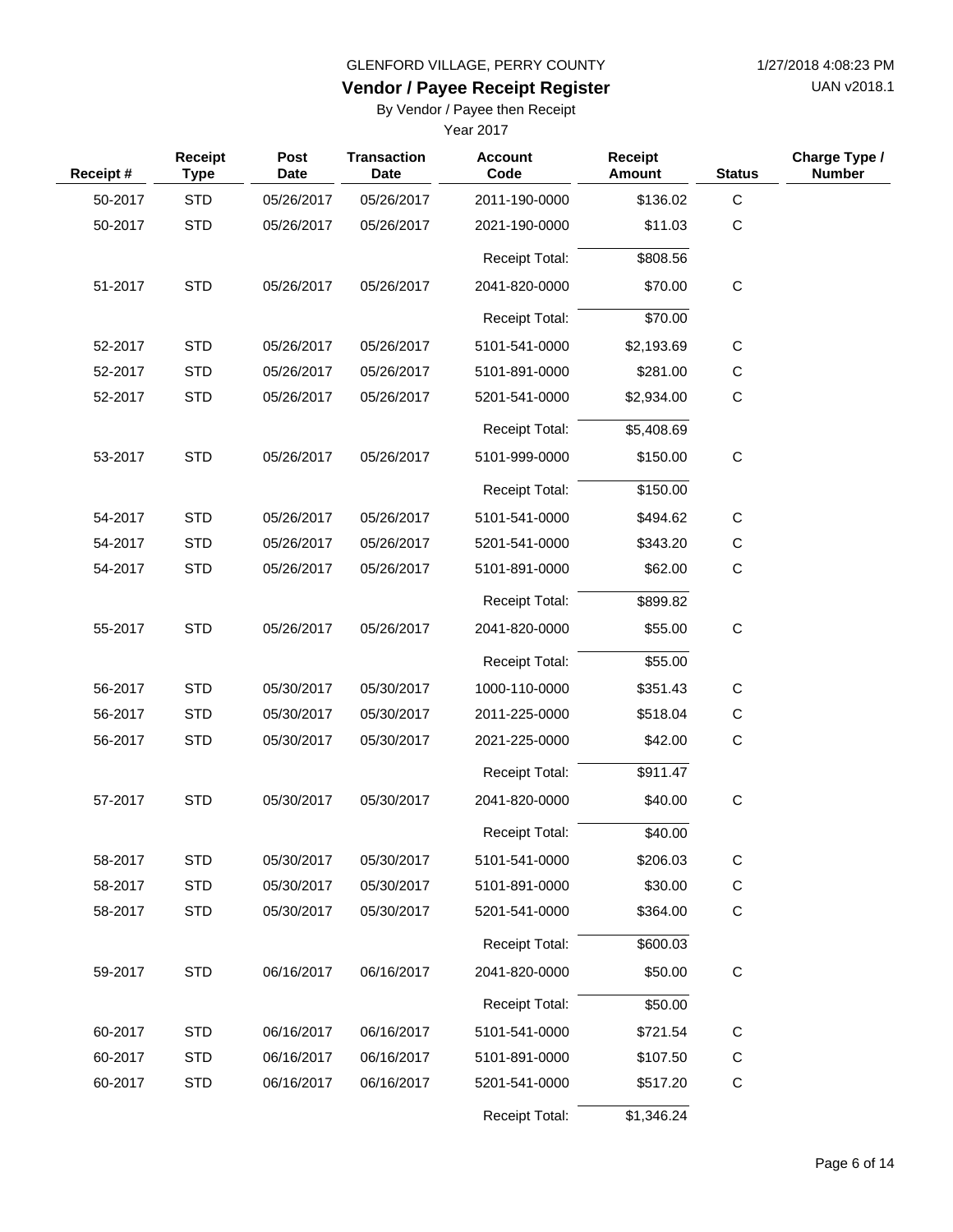UAN v2018.1

# **Vendor / Payee Receipt Register**

By Vendor / Payee then Receipt

| Receipt# | Receipt<br><b>Type</b> | Post<br><b>Date</b> | <b>Transaction</b><br><b>Date</b> | <b>Account</b><br>Code | <b>Receipt</b><br><b>Amount</b> | <b>Status</b> | Charge Type /<br><b>Number</b> |
|----------|------------------------|---------------------|-----------------------------------|------------------------|---------------------------------|---------------|--------------------------------|
| 61-2017  | <b>STD</b>             | 06/16/2017          | 06/16/2017                        | 5101-541-0000          | \$568.03                        | $\mathbf C$   |                                |
| 61-2017  | <b>STD</b>             | 06/16/2017          | 06/16/2017                        | 5101-891-0000          | \$96.00                         | $\mathsf C$   |                                |
| 61-2017  | <b>STD</b>             | 06/16/2017          | 06/16/2017                        | 5201-541-0000          | \$213.20                        | $\mathbf C$   |                                |
|          |                        |                     |                                   | <b>Receipt Total:</b>  | \$877.23                        |               |                                |
| 62-2017  | <b>STD</b>             | 06/16/2017          | 06/16/2017                        | 2041-820-0000          | \$50.00                         | $\mathbf C$   |                                |
|          |                        |                     |                                   | <b>Receipt Total:</b>  | \$50.00                         |               |                                |
| 63-2017  | <b>STD</b>             | 06/16/2017          | 06/16/2017                        | 5101-541-0000          | \$738.56                        | С             |                                |
| 63-2017  | <b>STD</b>             | 06/16/2017          | 06/16/2017                        | 5101-891-0000          | \$116.50                        | $\mathsf C$   |                                |
| 63-2017  | <b>STD</b>             | 06/16/2017          | 06/16/2017                        | 5201-541-0000          | \$821.60                        | С             |                                |
|          |                        |                     |                                   | <b>Receipt Total:</b>  | \$1,676.66                      |               |                                |
| 64-2017  | <b>STD</b>             | 06/16/2017          | 06/16/2017                        | 2041-820-0000          | \$325.00                        | $\mathsf C$   |                                |
| 64-2017  | <b>STD</b>             | 06/16/2017          | 06/16/2017                        | 5101-543-0000          | \$300.68                        | $\mathbf C$   |                                |
|          |                        |                     |                                   | <b>Receipt Total:</b>  | \$625.68                        |               |                                |
| 65-2017  | <b>STD</b>             | 06/16/2017          | 06/16/2017                        | 5101-541-0000          | \$930.99                        | C             |                                |
| 65-2017  | <b>STD</b>             | 06/16/2017          | 06/16/2017                        | 5101-891-0000          | \$152.50                        | $\mathsf C$   |                                |
| 65-2017  | <b>STD</b>             | 06/16/2017          | 06/16/2017                        | 5201-541-0000          | \$832.00                        | $\mathbf C$   |                                |
|          |                        |                     |                                   | <b>Receipt Total:</b>  | \$1,915.49                      |               |                                |
| 66-2017  | <b>STD</b>             | 06/27/2017          | 06/27/2017                        | 5101-541-0000          | \$920.23                        | С             |                                |
| 66-2017  | <b>STD</b>             | 06/27/2017          | 06/27/2017                        | 5101-891-0000          | \$136.50                        | $\mathsf C$   |                                |
| 66-2017  | <b>STD</b>             | 06/27/2017          | 06/27/2017                        | 5201-541-0000          | \$1,080.80                      | С             |                                |
|          |                        |                     |                                   | <b>Receipt Total:</b>  | \$2,137.53                      |               |                                |
| 67-2017  | <b>STD</b>             | 06/27/2017          | 06/27/2017                        | 2011-225-0000          | \$505.75                        | $\mathsf C$   |                                |
| 67-2017  | <b>STD</b>             | 06/27/2017          | 06/27/2017                        | 2021-225-0000          | \$41.01                         | $\mathsf C$   |                                |
|          |                        |                     |                                   | <b>Receipt Total:</b>  | \$546.76                        |               |                                |
| 68-2017  | <b>STD</b>             | 06/27/2017          | 06/27/2017                        | 1000-211-0000          | \$533.37                        | $\mathsf{C}$  |                                |
| 68-2017  | <b>STD</b>             | 06/27/2017          | 06/27/2017                        | 2011-190-0000          | \$193.34                        | $\mathsf C$   |                                |
| 68-2017  | <b>STD</b>             | 06/27/2017          | 06/27/2017                        | 2021-190-0000          | \$15.68                         | $\mathsf C$   |                                |
| 68-2017  | <b>STD</b>             | 06/27/2017          | 06/27/2017                        | 2041-820-0000          | \$65.00                         | $\mathsf C$   |                                |
|          |                        |                     |                                   | <b>Receipt Total:</b>  | \$807.39                        |               |                                |
| 69-2017  | <b>STD</b>             | 06/27/2017          | 06/27/2017                        | 5101-541-0000          | \$880.64                        | $\mathsf C$   |                                |
| 69-2017  | <b>STD</b>             | 06/27/2017          | 06/27/2017                        | 5101-891-0000          | \$115.50                        | $\mathsf C$   |                                |
| 69-2017  | <b>STD</b>             | 06/27/2017          | 06/27/2017                        | 5201-541-0000          | \$658.40                        | $\mathsf C$   |                                |
|          |                        |                     |                                   | <b>Receipt Total:</b>  | \$1,654.54                      |               |                                |
| 70-2017  | <b>STD</b>             | 06/30/2017          | 06/30/2017                        | 5101-999-0000          | \$150.00                        | C             |                                |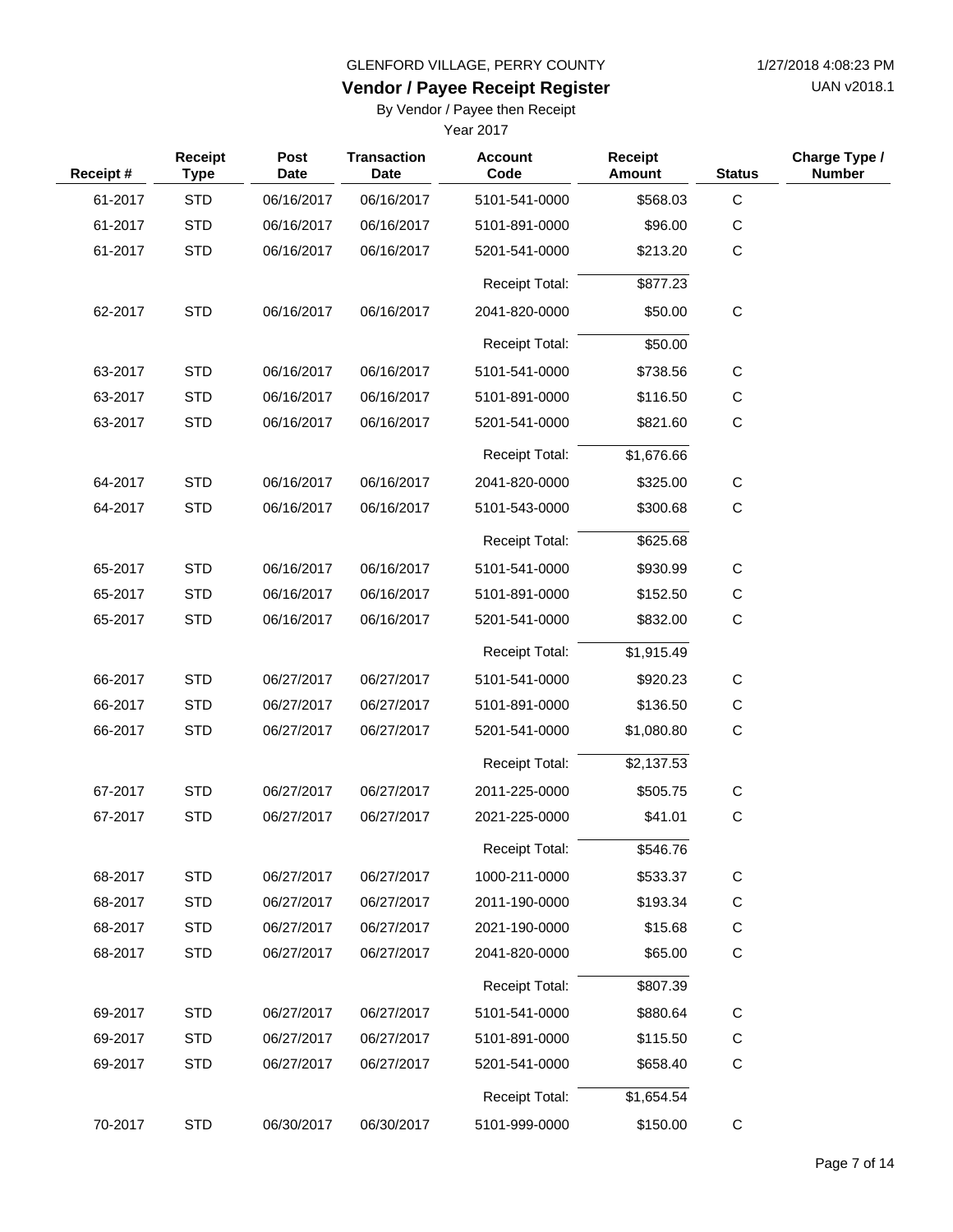UAN v2018.1

# **Vendor / Payee Receipt Register**

By Vendor / Payee then Receipt

| Receipt# | Receipt<br><b>Type</b> | Post<br><b>Date</b> | <b>Transaction</b><br><b>Date</b> | <b>Account</b><br>Code | Receipt<br>Amount | <b>Status</b> | Charge Type /<br><b>Number</b> |
|----------|------------------------|---------------------|-----------------------------------|------------------------|-------------------|---------------|--------------------------------|
|          |                        |                     |                                   | Receipt Total:         | \$150.00          |               |                                |
| 71-2017  | <b>STD</b>             | 06/30/2017          | 06/30/2017                        | 5101-541-0000          | \$528.57          | $\mathsf C$   |                                |
| 71-2017  | <b>STD</b>             | 06/30/2017          | 06/30/2017                        | 5101-891-0000          | \$21.50           | $\mathbf C$   |                                |
| 71-2017  | <b>STD</b>             | 06/30/2017          | 06/30/2017                        | 5201-541-0000          | \$373.33          | C             |                                |
|          |                        |                     |                                   | <b>Receipt Total:</b>  | \$923.40          |               |                                |
| 72-2017  | <b>STD</b>             | 07/21/2017          | 07/21/2017                        | 5101-541-0000          | \$1,438.62        | $\mathsf C$   |                                |
| 72-2017  | <b>STD</b>             | 07/21/2017          | 07/21/2017                        | 5201-541-0000          | \$1,112.80        | C             |                                |
| 72-2017  | <b>STD</b>             | 07/21/2017          | 07/21/2017                        | 5101-891-0000          | \$212.00          | C             |                                |
|          |                        |                     |                                   | <b>Receipt Total:</b>  | \$2,763.42        |               |                                |
| 73-2017  | <b>STD</b>             | 07/21/2017          | 07/21/2017                        | 5101-541-0000          | \$3,055.57        | $\mathsf C$   |                                |
| 73-2017  | <b>STD</b>             | 07/21/2017          | 07/21/2017                        | 5201-541-0000          | \$4,104.00        | C             |                                |
| 73-2017  | <b>STD</b>             | 07/21/2017          | 07/21/2017                        | 5101-891-0000          | \$464.50          | $\mathbf C$   |                                |
|          |                        |                     |                                   | <b>Receipt Total:</b>  | \$7,624.07        |               |                                |
| 74-2017  | <b>STD</b>             | 07/21/2017          | 07/21/2017                        | 1000-211-0000          | \$532.38          | $\mathsf C$   |                                |
| 74-2017  | <b>STD</b>             | 07/21/2017          | 07/21/2017                        | 5101-543-0000          | \$405.18          | $\mathsf{C}$  |                                |
| 74-2017  | <b>STD</b>             | 07/21/2017          | 07/21/2017                        | 1000-999-0000          | \$85.04           | C             |                                |
| 74-2017  | <b>STD</b>             | 07/21/2017          | 07/21/2017                        | 2041-820-0000          | \$85.00           | $\mathbf C$   |                                |
|          |                        |                     |                                   | <b>Receipt Total:</b>  | \$1,107.60        |               |                                |
| 75-2017  | <b>STD</b>             | 07/25/2017          | 07/25/2017                        | 5101-541-0000          | \$142.39          | C             |                                |
| 75-2017  | <b>STD</b>             | 07/25/2017          | 07/25/2017                        | 5101-891-0000          | \$26.00           | $\mathsf{C}$  |                                |
| 75-2017  | <b>STD</b>             | 07/25/2017          | 07/25/2017                        | 5201-541-0000          | \$166.40          | C             |                                |
|          |                        |                     |                                   | <b>Receipt Total:</b>  | \$334.79          |               |                                |
| 76-2017  | <b>STD</b>             | 07/25/2017          | 07/25/2017                        | 2011-190-0000          | \$74.56           | $\mathbf C$   |                                |
| 76-2017  | <b>STD</b>             | 07/25/2017          | 07/25/2017                        | 2021-190-0000          | \$6.05            | С             |                                |
|          |                        |                     |                                   | Receipt Total:         | \$80.61           |               |                                |
| 77-2017  | <b>STD</b>             | 07/28/2017          | 07/28/2017                        | 5101-541-0000          | \$296.25          | $\mathsf C$   |                                |
| 77-2017  | <b>STD</b>             | 07/28/2017          | 07/28/2017                        | 5101-891-0000          | \$51.00           | C             |                                |
| 77-2017  | <b>STD</b>             | 07/28/2017          | 07/28/2017                        | 5201-541-0000          | \$40.00           | $\mathsf C$   |                                |
|          |                        |                     |                                   | Receipt Total:         | \$387.25          |               |                                |
| 78-2017  | <b>STD</b>             | 07/28/2017          | 07/28/2017                        | 2011-225-0000          | \$509.34          | C             |                                |
| 78-2017  | <b>STD</b>             | 07/28/2017          | 07/28/2017                        | 2021-225-0000          | \$41.30           | $\mathbf C$   |                                |
|          |                        |                     |                                   | Receipt Total:         | \$550.64          |               |                                |
| 79-2017  | <b>STD</b>             | 08/01/2017          | 08/01/2017                        | 2041-820-0000          | \$60.00           | C             |                                |
|          |                        |                     |                                   | Receipt Total:         | \$60.00           |               |                                |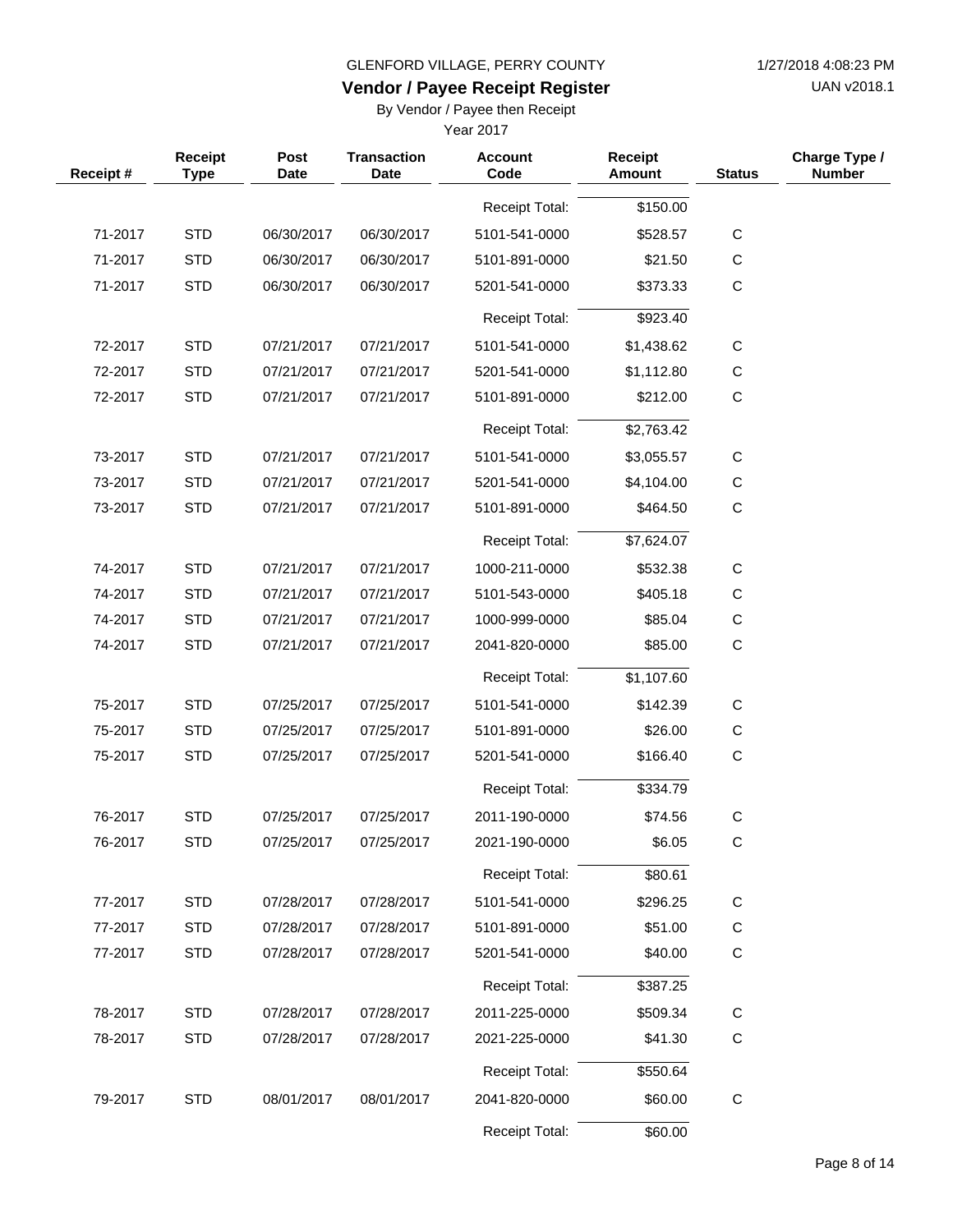UAN v2018.1

# **Vendor / Payee Receipt Register**

By Vendor / Payee then Receipt

| Receipt# | Receipt<br><b>Type</b> | Post<br><b>Date</b> | <b>Transaction</b><br><b>Date</b> | <b>Account</b><br>Code | <b>Receipt</b><br>Amount | <b>Status</b> | Charge Type /<br><b>Number</b> |
|----------|------------------------|---------------------|-----------------------------------|------------------------|--------------------------|---------------|--------------------------------|
| 80-2017  | <b>STD</b>             | 08/01/2017          | 08/01/2017                        | 5101-541-0000          | \$348.71                 | $\mathsf C$   |                                |
| 80-2017  | <b>STD</b>             | 08/01/2017          | 08/01/2017                        | 5101-891-0000          | \$46.50                  | $\mathsf C$   |                                |
| 80-2017  | <b>STD</b>             | 08/01/2017          | 08/01/2017                        | 5201-541-0000          | \$442.00                 | $\mathbf C$   |                                |
|          |                        |                     |                                   | <b>Receipt Total:</b>  | \$837.21                 |               |                                |
| 81-2017  | <b>STD</b>             | 08/04/2017          | 08/04/2017                        | 5101-543-0000          | \$7.60                   | $\mathbf C$   |                                |
|          |                        |                     |                                   | <b>Receipt Total:</b>  | \$7.60                   |               |                                |
| 82-2017  | <b>STD</b>             | 08/04/2017          | 08/04/2017                        | 5101-541-0000          | \$597.92                 | $\mathsf C$   |                                |
| 82-2017  | <b>STD</b>             | 08/04/2017          | 08/04/2017                        | 5201-541-0000          | \$104.00                 | С             |                                |
| 82-2017  | <b>STD</b>             | 08/04/2017          | 08/04/2017                        | 5101-891-0000          | \$85.50                  | $\mathsf C$   |                                |
|          |                        |                     |                                   | Receipt Total:         | \$787.42                 |               |                                |
| 83-2017  | <b>STD</b>             | 08/11/2017          | 08/11/2017                        | 5101-999-0000          | \$150.00                 | $\mathbf C$   |                                |
|          |                        |                     |                                   | <b>Receipt Total:</b>  | \$150.00                 |               |                                |
| 84-2017  | <b>STD</b>             | 08/11/2017          | 08/11/2017                        | 5101-541-0000          | \$1,045.59               | $\mathsf C$   |                                |
| 84-2017  | <b>STD</b>             | 08/11/2017          | 08/11/2017                        | 5101-891-0000          | \$121.50                 | $\mathsf C$   |                                |
| 84-2017  | <b>STD</b>             | 08/11/2017          | 08/11/2017                        | 5201-541-0000          | \$2,792.40               | $\mathsf C$   |                                |
|          |                        |                     |                                   | <b>Receipt Total:</b>  | \$3,959.49               |               |                                |
| 85-2017  | <b>STD</b>             | 08/11/2017          | 08/11/2017                        | 5101-541-0000          | \$1,486.60               | C             |                                |
| 85-2017  | <b>STD</b>             | 08/11/2017          | 08/11/2017                        | 5101-891-0000          | \$294.50                 | С             |                                |
| 85-2017  | <b>STD</b>             | 08/11/2017          | 08/11/2017                        | 5201-541-0000          | \$513.90                 | $\mathbf C$   |                                |
|          |                        |                     |                                   | <b>Receipt Total:</b>  | \$2,295.00               |               |                                |
| 86-2017  | <b>STD</b>             | 08/08/2017          | 08/11/2017                        | 2041-820-0000          | \$180.25                 | $\mathsf C$   |                                |
|          |                        |                     |                                   | <b>Receipt Total:</b>  | \$180.25                 |               |                                |
| 87-2017  | <b>STD</b>             | 08/22/2017          | 08/22/2017                        | 1000-110-0000          | \$4,986.01               | $\mathsf C$   |                                |
| 87-2017  | <b>STD</b>             | 08/22/2017          | 08/22/2017                        | 2011-110-0000          | \$706.19                 | $\mathsf C$   |                                |
| 87-2017  | <b>STD</b>             | 08/22/2017          | 08/22/2017                        | 2011-190-0000          | \$100.72                 | C             |                                |
| 87-2017  | <b>STD</b>             | 08/22/2017          | 08/22/2017                        | 2021-190-0000          | \$8.17                   | $\mathsf C$   |                                |
| 87-2017  | <b>STD</b>             | 08/22/2017          | 08/22/2017                        | 1000-222-0000          | \$125.00                 | $\mathsf C$   |                                |
| 87-2017  | <b>STD</b>             | 08/22/2017          | 08/22/2017                        | 1000-211-0000          | \$470.28                 | $\mathsf C$   |                                |
|          |                        |                     |                                   | <b>Receipt Total:</b>  | \$6,396.37               |               |                                |
| 88-2017  | <b>STD</b>             | 08/22/2017          | 08/22/2017                        | 5101-541-0000          | \$2,143.18               | C             |                                |
| 88-2017  | <b>STD</b>             | 08/22/2017          | 08/22/2017                        | 5101-891-0000          | \$310.00                 | $\mathsf C$   |                                |
| 88-2017  | <b>STD</b>             | 08/22/2017          | 08/22/2017                        | 5201-541-0000          | \$1,959.60               | C             |                                |
| 88-2017  | POS. ADJ.              | 08/23/2017          | 08/29/2017                        | 5101-541-0000          | \$0.60                   | $\mathsf C$   |                                |
|          |                        |                     |                                   | Receipt Total:         | \$4,413.38               |               |                                |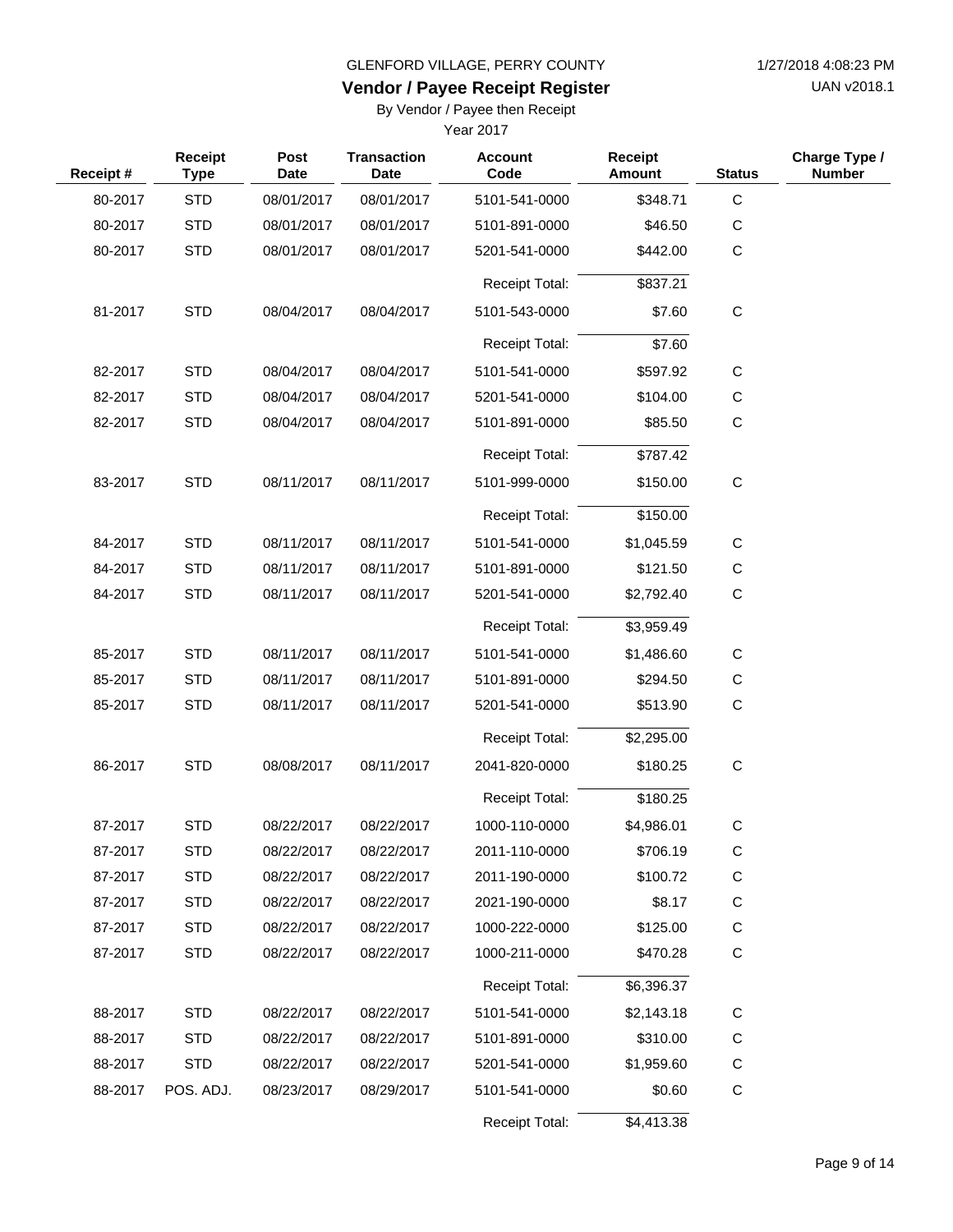UAN v2018.1

# **Vendor / Payee Receipt Register**

By Vendor / Payee then Receipt

| Receipt# | Receipt<br><b>Type</b> | Post<br><b>Date</b> | <b>Transaction</b><br><b>Date</b> | <b>Account</b><br>Code | <b>Receipt</b><br><b>Amount</b> | <b>Status</b> | Charge Type /<br><b>Number</b> |
|----------|------------------------|---------------------|-----------------------------------|------------------------|---------------------------------|---------------|--------------------------------|
| 89-2017  | <b>STD</b>             | 08/25/2017          | 08/29/2017                        | 5101-541-0000          | \$477.78                        | $\mathbf C$   |                                |
| 89-2017  | <b>STD</b>             | 08/25/2017          | 08/29/2017                        | 5101-891-0000          | \$139.00                        | C             |                                |
| 89-2017  | <b>STD</b>             | 08/25/2017          | 08/29/2017                        | 5201-541-0000          | \$668.60                        | C             |                                |
|          |                        |                     |                                   | <b>Receipt Total:</b>  | \$1,285.38                      |               |                                |
| 90-2017  | <b>STD</b>             | 08/29/2017          | 08/29/2017                        | 5101-541-0000          | \$132.77                        | C             |                                |
| 90-2017  | <b>STD</b>             | 08/29/2017          | 08/29/2017                        | 5101-891-0000          | \$21.50                         | С             |                                |
| 90-2017  | <b>STD</b>             | 08/29/2017          | 08/29/2017                        | 5201-541-0000          | \$171.60                        | C             |                                |
|          |                        |                     |                                   | <b>Receipt Total:</b>  | \$325.87                        |               |                                |
| 91-2017  | <b>STD</b>             | 08/29/2017          | 08/29/2017                        | 1000-110-0000          | \$6.95                          | C             |                                |
| 91-2017  | <b>STD</b>             | 08/29/2017          | 08/29/2017                        | 2041-820-0000          | \$135.00                        | C             |                                |
|          |                        |                     |                                   | <b>Receipt Total:</b>  | \$141.95                        |               |                                |
| 92-2017  | <b>STD</b>             | 08/29/2017          | 08/29/2017                        | 2011-225-0000          | \$534.35                        | С             |                                |
| 92-2017  | <b>STD</b>             | 08/29/2017          | 08/29/2017                        | 2011-225-0000          | \$43.33                         | C             |                                |
|          |                        |                     |                                   | <b>Receipt Total:</b>  | \$577.68                        |               |                                |
| 93-2017  | <b>STD</b>             | 09/12/2017          | 09/12/2017                        | 5101-541-0000          | \$1,372.70                      | С             |                                |
| 93-2017  | <b>STD</b>             | 09/12/2017          | 09/12/2017                        | 5101-891-0000          | \$254.50                        | C             |                                |
| 93-2017  | <b>STD</b>             | 09/12/2017          | 09/12/2017                        | 5201-541-0000          | \$873.60                        | C             |                                |
|          |                        |                     |                                   | <b>Receipt Total:</b>  | \$2,500.80                      |               |                                |
| 94-2017  | <b>STD</b>             | 09/12/2017          | 09/12/2017                        | 2041-820-0000          | \$50.00                         | $\mathbf C$   |                                |
|          |                        |                     |                                   | <b>Receipt Total:</b>  | \$50.00                         |               |                                |
| 95-2017  | <b>STD</b>             | 09/12/2017          | 09/12/2017                        | 5101-541-0000          | \$785.54                        | C             |                                |
| 95-2017  | <b>STD</b>             | 09/12/2017          | 09/12/2017                        | 5101-891-0000          | \$71.00                         | С             |                                |
| 95-2017  | <b>STD</b>             | 09/12/2017          | 09/12/2017                        | 5201-541-0000          | \$208.00                        | C             |                                |
|          |                        |                     |                                   | Receipt Total:         | \$1,064.54                      |               |                                |
| 96-2017  | <b>STD</b>             | 09/15/2017          | 09/15/2017                        | 5101-999-0000          | \$238.40                        | ${\bf C}$     |                                |
|          |                        |                     |                                   | Receipt Total:         | \$238.40                        |               |                                |
| 97-2017  | <b>STD</b>             | 09/15/2017          | 09/15/2017                        | 5101-541-0000          | \$1,032.39                      | C             |                                |
| 97-2017  | <b>STD</b>             | 09/15/2017          | 09/15/2017                        | 5101-891-0000          | \$149.50                        | C             |                                |
| 97-2017  | <b>STD</b>             | 09/15/2017          | 09/15/2017                        | 5201-541-0000          | \$977.60                        | $\mathsf C$   |                                |
|          |                        |                     |                                   | Receipt Total:         | \$2,159.49                      |               |                                |
| 98-2017  | <b>STD</b>             | 09/26/2017          | 09/26/2017                        | 1000-211-0000          | \$479.83                        | $\mathsf C$   |                                |
| 98-2017  | <b>STD</b>             | 09/26/2017          | 09/26/2017                        | 2041-820-0000          | \$50.00                         | C             |                                |
|          |                        |                     |                                   | Receipt Total:         | \$529.83                        |               |                                |
| 99-2017  | <b>STD</b>             | 09/26/2017          | 09/26/2017                        | 5101-541-0000          | \$2,601.95                      | $\mathsf C$   |                                |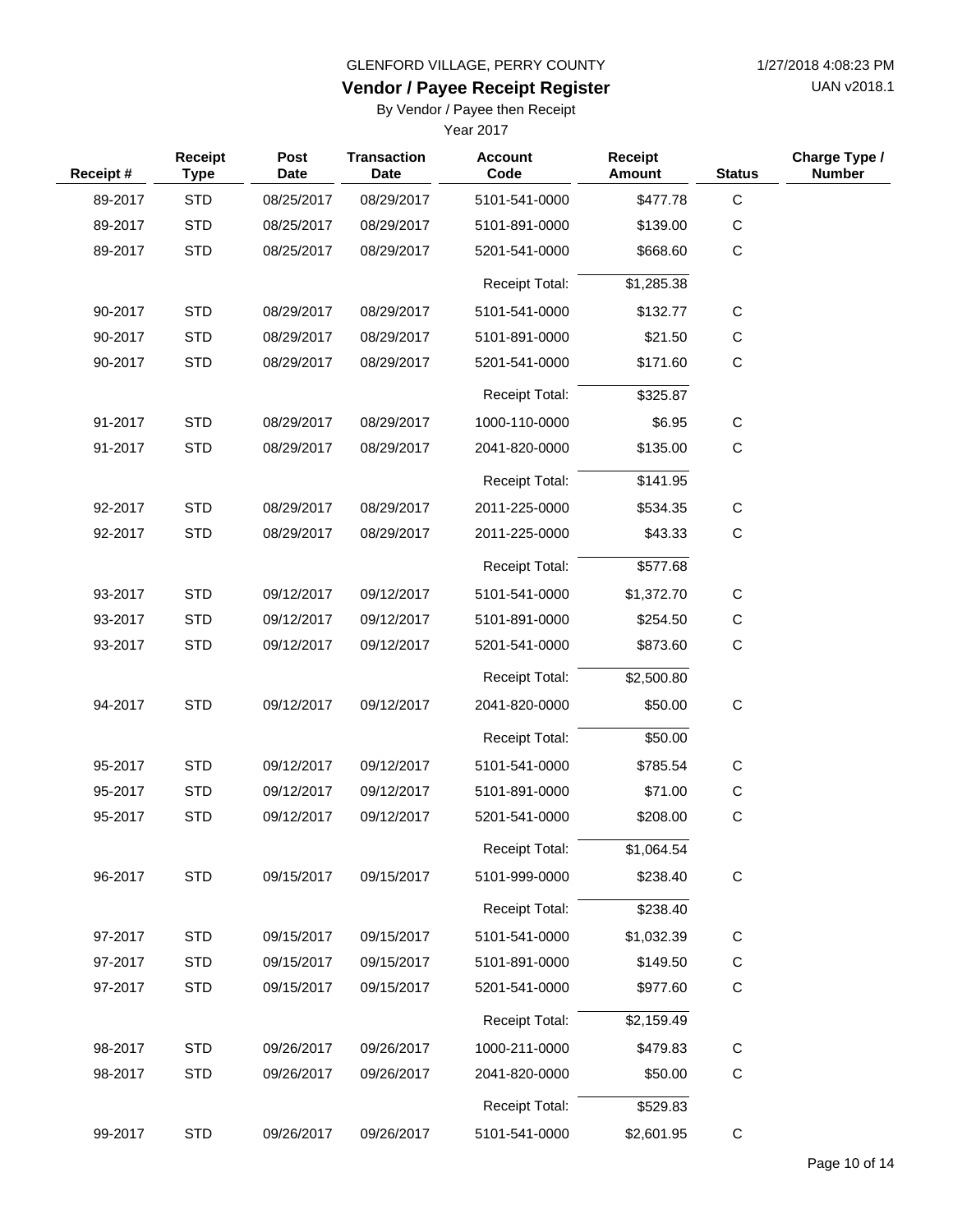UAN v2018.1

### **Vendor / Payee Receipt Register**

By Vendor / Payee then Receipt

| Receipt# | Receipt<br><b>Type</b> | <b>Post</b><br><b>Date</b> | <b>Transaction</b><br>Date | <b>Account</b><br>Code | <b>Receipt</b><br><b>Amount</b> | <b>Status</b> | Charge Type /<br><b>Number</b> |
|----------|------------------------|----------------------------|----------------------------|------------------------|---------------------------------|---------------|--------------------------------|
| 99-2017  | <b>STD</b>             | 09/26/2017                 | 09/26/2017                 | 5101-891-0000          | \$290.00                        | $\mathbf C$   |                                |
| 99-2017  | <b>STD</b>             | 09/26/2017                 | 09/26/2017                 | 5201-541-0000          | \$3,587.65                      | $\mathsf{C}$  |                                |
|          |                        |                            |                            | Receipt Total:         | \$6,479.60                      |               |                                |
| 100-2017 | <b>STD</b>             | 09/26/2017                 | 09/26/2017                 | 2011-190-0000          | \$38.56                         | $\mathsf{C}$  |                                |
| 100-2017 | <b>STD</b>             | 09/26/2017                 | 09/26/2017                 | 2021-190-0000          | \$3.13                          | C             |                                |
| 100-2017 | <b>STD</b>             | 09/26/2017                 | 09/26/2017                 | 2041-820-0000          | \$60.00                         | $\mathbf C$   |                                |
|          |                        |                            |                            | <b>Receipt Total:</b>  | \$101.69                        |               |                                |
| 101-2017 | <b>STD</b>             | 09/26/2017                 | 09/26/2017                 | 5101-541-0000          | \$153.61                        | $\mathbf C$   |                                |
| 101-2017 | <b>STD</b>             | 09/26/2017                 | 09/26/2017                 | 5101-891-0000          | \$16.00                         | С             |                                |
| 101-2017 | <b>STD</b>             | 09/26/2017                 | 09/26/2017                 | 5201-541-0000          | \$100.00                        | $\mathbf C$   |                                |
|          |                        |                            |                            | Receipt Total:         | \$269.61                        |               |                                |
| 102-2017 | <b>STD</b>             | 09/30/2017                 | 09/30/2017                 | 5101-541-0000          | \$211.07                        | $\mathbf C$   |                                |
| 102-2017 | <b>STD</b>             | 09/30/2017                 | 09/30/2017                 | 5101-891-0000          | \$36.00                         | C             |                                |
| 102-2017 | <b>STD</b>             | 09/30/2017                 | 09/30/2017                 | 5201-541-0000          | \$369.20                        | $\mathbf C$   |                                |
|          |                        |                            |                            | <b>Receipt Total:</b>  | \$616.27                        |               |                                |
| 103-2017 | <b>STD</b>             | 09/30/2017                 | 09/30/2017                 | 1000-999-0000          | \$23.00                         | $\mathbf C$   |                                |
|          |                        |                            |                            | <b>Receipt Total:</b>  | \$23.00                         |               |                                |
| 104-2017 | <b>STD</b>             | 10/13/2017                 | 10/13/2017                 | 5101-541-0000          | \$114.15                        | C             |                                |
| 104-2017 | <b>STD</b>             | 10/13/2017                 | 10/13/2017                 | 5101-891-0000          | \$21.45                         | C             |                                |
| 104-2017 | <b>STD</b>             | 10/13/2017                 | 10/13/2017                 | 5201-541-0000          | \$114.40                        | $\mathsf{C}$  |                                |
|          |                        |                            |                            | <b>Receipt Total:</b>  | \$250.00                        |               |                                |
| 105-2017 | <b>STD</b>             | 10/13/2017                 | 10/13/2017                 | 2041-820-0000          | \$55.00                         | C             |                                |
| 105-2017 | <b>STD</b>             | 10/13/2017                 | 10/13/2017                 | 5101-543-0000          | \$5.70                          | C             |                                |
|          |                        |                            |                            | Receipt Total:         | \$60.70                         |               |                                |
| 106-2017 | <b>STD</b>             | 10/13/2017                 | 10/13/2017                 | 5101-541-0000          | \$1,330.85                      | $\mathsf C$   |                                |
| 106-2017 | <b>STD</b>             | 10/13/2017                 | 10/13/2017                 | 5101-891-0000          | \$193.50                        | $\mathsf{C}$  |                                |
| 106-2017 | <b>STD</b>             | 10/13/2017                 | 10/13/2017                 | 5201-541-0000          | \$1,170.00                      | $\mathbf C$   |                                |
|          |                        |                            |                            | Receipt Total:         | \$2,694.35                      |               |                                |
| 107-2017 | <b>STD</b>             | 10/13/2017                 | 10/13/2017                 | 5101-541-0000          | \$1,215.90                      | C             |                                |
| 107-2017 | <b>STD</b>             | 10/13/2017                 | 10/13/2017                 | 5101-891-0000          | \$173.66                        | C             |                                |
| 107-2017 | <b>STD</b>             | 10/13/2017                 | 10/13/2017                 | 5201-541-0000          | \$1,328.80                      | $\mathsf C$   |                                |
|          |                        |                            |                            | Receipt Total:         | \$2,718.36                      |               |                                |
| 108-2017 | <b>STD</b>             | 10/28/2017                 | 10/28/2017                 | 1000-999-0000          | \$393.77                        | $\mathsf C$   |                                |
|          |                        |                            |                            | Receipt Total:         | \$393.77                        |               |                                |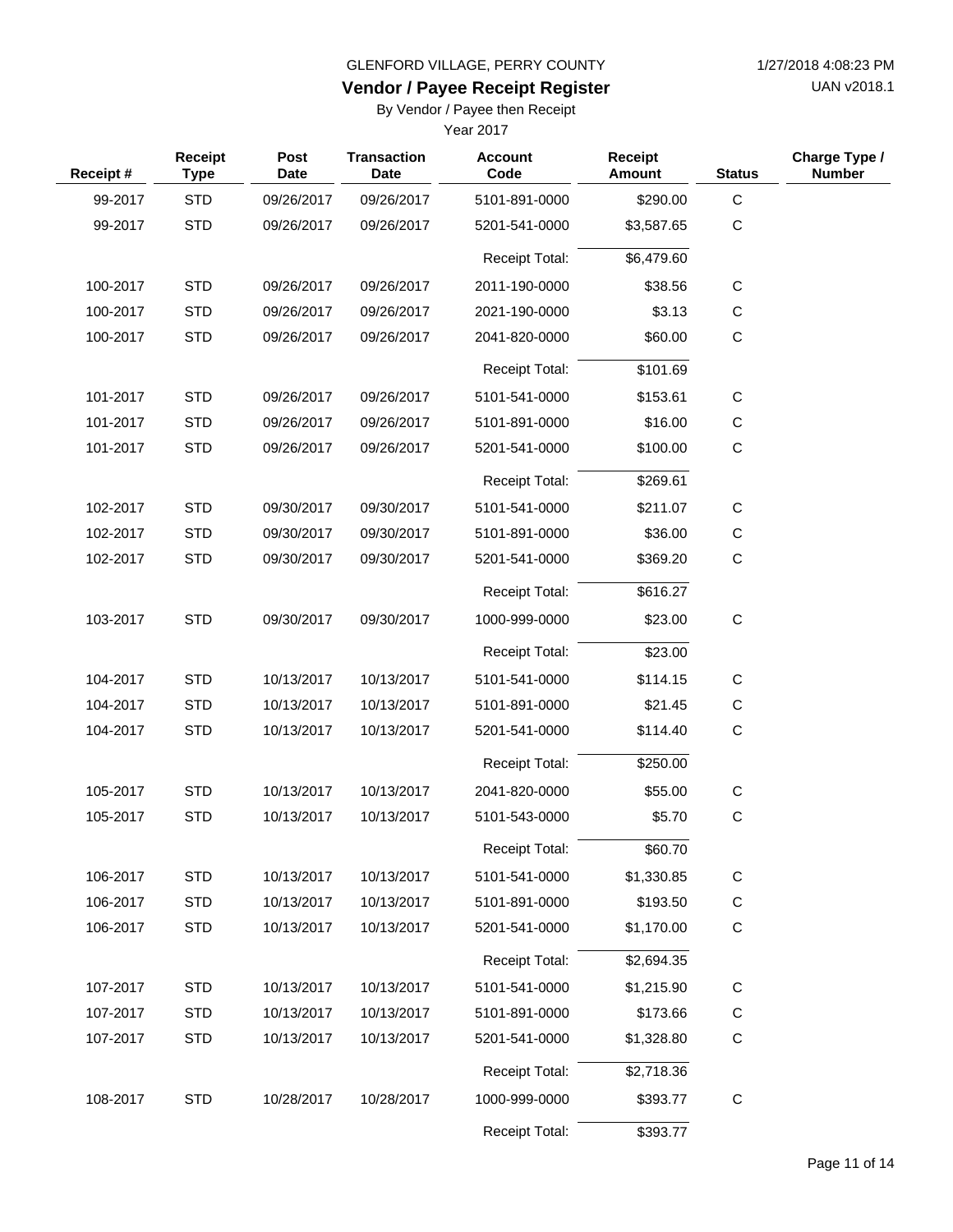UAN v2018.1

# **Vendor / Payee Receipt Register**

By Vendor / Payee then Receipt

| Receipt# | <b>Receipt</b><br><b>Type</b> | Post<br><b>Date</b> | <b>Transaction</b><br><b>Date</b> | <b>Account</b><br>Code | <b>Receipt</b><br>Amount | <b>Status</b> | Charge Type /<br><b>Number</b> |
|----------|-------------------------------|---------------------|-----------------------------------|------------------------|--------------------------|---------------|--------------------------------|
| 109-2017 | <b>STD</b>                    | 10/28/2017          | 10/28/2017                        | 2011-225-0000          | \$182.95                 | $\mathbf C$   |                                |
| 109-2017 | <b>STD</b>                    | 10/28/2017          | 10/28/2017                        | 2021-225-0000          | \$14.83                  | $\mathbf C$   |                                |
|          |                               |                     |                                   | <b>Receipt Total:</b>  | \$197.78                 |               |                                |
| 110-2017 | <b>STD</b>                    | 10/28/2017          | 10/28/2017                        | 1000-211-0000          | \$527.31                 | $\mathbf C$   |                                |
|          |                               |                     |                                   | <b>Receipt Total:</b>  | \$527.31                 |               |                                |
| 111-2017 | <b>STD</b>                    | 10/28/2017          | 10/28/2017                        | 5101-541-0000          | \$2,703.85               | $\mathsf C$   |                                |
| 111-2017 | <b>STD</b>                    | 10/28/2017          | 10/28/2017                        | 5101-891-0000          | \$279.00                 | C             |                                |
| 111-2017 | <b>STD</b>                    | 10/28/2017          | 10/28/2017                        | 5201-541-0000          | \$2,680.83               | $\mathsf C$   |                                |
|          |                               |                     |                                   | <b>Receipt Total:</b>  | \$5,663.68               |               |                                |
| 112-2017 | <b>STD</b>                    | 10/28/2017          | 10/28/2017                        | 5101-541-0000          | \$209.27                 | С             |                                |
| 112-2017 | <b>STD</b>                    | 10/28/2017          | 10/28/2017                        | 5101-891-0000          | \$31.00                  | С             |                                |
| 112-2017 | <b>STD</b>                    | 10/28/2017          | 10/28/2017                        | 5201-541-0000          | \$57.20                  | $\mathsf{C}$  |                                |
|          |                               |                     |                                   | Receipt Total:         | \$297.47                 |               |                                |
| 113-2017 | <b>STD</b>                    | 10/28/2017          | 10/28/2017                        | 2011-190-0000          | \$201.18                 | C             |                                |
| 113-2017 | <b>STD</b>                    | 10/28/2017          | 10/28/2017                        | 2021-190-0000          | \$16.31                  | $\mathsf C$   |                                |
| 113-2017 | <b>STD</b>                    | 10/28/2017          | 10/28/2017                        | 5101-543-0000          | \$175.75                 | $\mathbf C$   |                                |
|          |                               |                     |                                   | Receipt Total:         | \$393.24                 |               |                                |
| 114-2017 | <b>STD</b>                    | 10/28/2017          | 10/28/2017                        | 2011-225-0000          | \$348.32                 | C             |                                |
| 114-2017 | <b>STD</b>                    | 10/28/2017          | 10/28/2017                        | 2021-225-0000          | \$28.24                  | $\mathbf C$   |                                |
|          |                               |                     |                                   | <b>Receipt Total:</b>  | \$376.56                 |               |                                |
| 115-2017 | <b>STD</b>                    | 11/03/2017          | 11/03/2017                        | 2011-225-0000          | \$514.58                 | $\mathsf C$   |                                |
| 115-2017 | <b>STD</b>                    | 11/03/2017          | 11/03/2017                        | 2021-225-0000          | \$41.72                  | $\mathsf C$   |                                |
|          |                               |                     |                                   | <b>Receipt Total:</b>  | \$556.30                 |               |                                |
| 116-2017 | STD                           | 11/30/2017          | 12/01/2017                        | 5101-541-0000          | \$636.49                 | C             |                                |
| 116-2017 | <b>STD</b>                    | 11/30/2017          | 12/01/2017                        | 5201-541-0000          | \$988.07                 | C             |                                |
| 116-2017 | <b>STD</b>                    | 11/30/2017          | 12/01/2017                        | 5101-891-0000          | \$103.00                 | $\mathsf C$   |                                |
|          |                               |                     |                                   | <b>Receipt Total:</b>  | \$1,727.56               |               |                                |
| 117-2017 | <b>STD</b>                    | 11/30/2017          | 12/01/2017                        | 2041-820-0000          | \$40.00                  | $\mathsf C$   |                                |
|          |                               |                     |                                   | <b>Receipt Total:</b>  | \$40.00                  |               |                                |
| 118-2017 | <b>STD</b>                    | 11/30/2017          | 12/01/2017                        | 2041-820-0000          | \$40.00                  | $\mathsf C$   |                                |
|          |                               |                     |                                   | <b>Receipt Total:</b>  | \$40.00                  |               |                                |
| 119-2017 | <b>STD</b>                    | 11/30/2017          | 12/01/2017                        | 5101-541-0000          | \$2,048.89               | $\mathsf C$   |                                |
| 119-2017 | <b>STD</b>                    | 11/30/2017          | 12/01/2017                        | 5201-541-0000          | \$1,976.00               | C             |                                |
| 119-2017 | <b>STD</b>                    | 11/30/2017          | 12/01/2017                        | 5101-891-0000          | \$257.00                 | $\mathsf C$   |                                |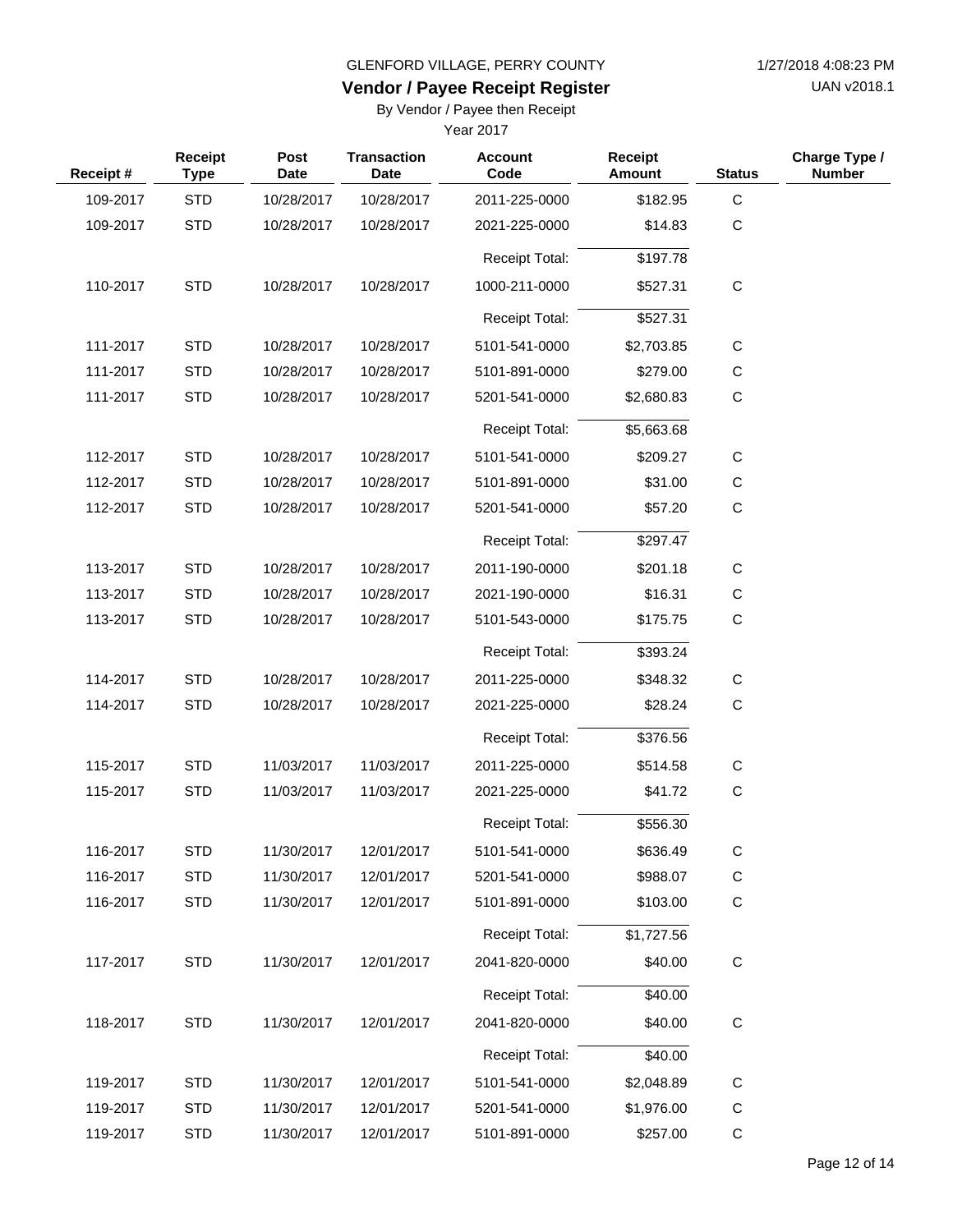UAN v2018.1

# **Vendor / Payee Receipt Register**

By Vendor / Payee then Receipt

| Receipt# | Receipt<br><b>Type</b> | Post<br><b>Date</b> | <b>Transaction</b><br><b>Date</b> | <b>Account</b><br>Code | Receipt<br><b>Amount</b> | <b>Status</b> | Charge Type /<br><b>Number</b> |
|----------|------------------------|---------------------|-----------------------------------|------------------------|--------------------------|---------------|--------------------------------|
|          |                        |                     |                                   | <b>Receipt Total:</b>  | \$4,281.89               |               |                                |
| 120-2017 | <b>STD</b>             | 11/30/2017          | 12/01/2017                        | 5101-541-0000          | \$1,247.25               | $\mathsf C$   |                                |
| 120-2017 | <b>STD</b>             | 11/30/2017          | 12/01/2017                        | 5101-891-0000          | \$207.00                 | $\mathsf C$   |                                |
| 120-2017 | <b>STD</b>             | 11/30/2017          | 12/01/2017                        | 5201-541-0000          | \$1,336.60               | $\mathsf{C}$  |                                |
|          |                        |                     |                                   | <b>Receipt Total:</b>  | \$2,790.85               |               |                                |
| 121-2017 | <b>STD</b>             | 11/30/2017          | 12/01/2017                        | 5101-541-0000          | \$104.01                 | $\mathsf{C}$  |                                |
| 121-2017 | <b>STD</b>             | 11/30/2017          | 12/01/2017                        | 5101-891-0000          | \$16.00                  | C             |                                |
| 121-2017 | POS. ADJ.              | 11/30/2017          | 12/01/2017                        | 5101-541-0000          | \$36.00                  | $\mathsf{C}$  |                                |
|          |                        |                     |                                   | <b>Receipt Total:</b>  | \$156.01                 |               |                                |
| 122-2017 | <b>STD</b>             | 12/01/2017          | 12/01/2017                        | 1000-211-0000          | \$504.96                 | $\mathsf{C}$  |                                |
| 122-2017 | <b>STD</b>             | 12/01/2017          | 12/01/2017                        | 2011-190-0000          | \$80.05                  | $\mathsf{C}$  |                                |
| 122-2017 | <b>STD</b>             | 12/01/2017          | 12/01/2017                        | 2021-190-0000          | \$6.49                   | $\mathsf{C}$  |                                |
|          |                        |                     |                                   | <b>Receipt Total:</b>  | \$591.50                 |               |                                |
| 123-2017 | <b>STD</b>             | 12/01/2017          | 12/01/2017                        | 5101-541-0000          | \$1,803.78               | C             |                                |
| 123-2017 | <b>STD</b>             | 12/01/2017          | 12/01/2017                        | 5101-891-0000          | \$273.00                 | $\mathsf{C}$  |                                |
| 123-2017 | <b>STD</b>             | 12/01/2017          | 12/01/2017                        | 5201-541-0000          | \$1,986.12               | $\mathsf C$   |                                |
|          |                        |                     |                                   | <b>Receipt Total:</b>  | \$4,062.90               |               |                                |
| 124-2017 | <b>STD</b>             | 11/30/2017          | 12/01/2017                        | 1000-110-0000          | \$357.45                 | C             |                                |
| 124-2017 | <b>STD</b>             | 11/30/2017          | 12/01/2017                        | 2011-225-0000          | \$507.84                 | $\mathsf{C}$  |                                |
| 124-2017 | <b>STD</b>             | 11/30/2017          | 12/01/2017                        | 2021-225-0000          | \$41.18                  | $\mathsf{C}$  |                                |
|          |                        |                     |                                   | <b>Receipt Total:</b>  | \$906.47                 |               |                                |
| 125-2017 | <b>STD</b>             | 12/08/2017          | 12/08/2017                        | 5101-541-0000          | \$914.11                 | C             |                                |
| 125-2017 | <b>STD</b>             | 12/08/2017          | 12/08/2017                        | 5101-891-0000          | \$123.00                 | $\mathsf C$   |                                |
| 125-2017 | <b>STD</b>             | 12/08/2017          | 12/08/2017                        | 5201-541-0000          | \$342.77                 | С             |                                |
|          |                        |                     |                                   | <b>Receipt Total:</b>  | \$1,379.88               |               |                                |
| 126-2017 | <b>STD</b>             | 12/22/2017          | 12/22/2017                        | 5101-541-0000          | \$2,099.56               | C             |                                |
| 126-2017 | <b>STD</b>             | 12/22/2017          | 12/22/2017                        | 5101-891-0000          | \$287.00                 | $\mathsf C$   |                                |
| 126-2017 | <b>STD</b>             | 12/22/2017          | 12/22/2017                        | 5201-541-0000          | \$1,115.75               | $\mathsf{C}$  |                                |
|          |                        |                     |                                   | <b>Receipt Total:</b>  | \$3,502.31               |               |                                |
| 127-2017 | <b>STD</b>             | 12/22/2017          | 12/22/2017                        | 5101-541-0000          | \$690.16                 | C             |                                |
| 127-2017 | <b>STD</b>             | 12/22/2017          | 12/22/2017                        | 5101-891-0000          | \$95.00                  | $\mathsf C$   |                                |
| 127-2017 | <b>STD</b>             | 12/22/2017          | 12/22/2017                        | 5201-541-0000          | \$727.88                 | $\mathsf{C}$  |                                |
|          |                        |                     |                                   | Receipt Total:         | \$1,513.04               |               |                                |
| 128-2017 | <b>STD</b>             | 12/22/2017          | 12/22/2017                        | 1000-211-0000          | \$483.78                 | $\mathsf C$   |                                |